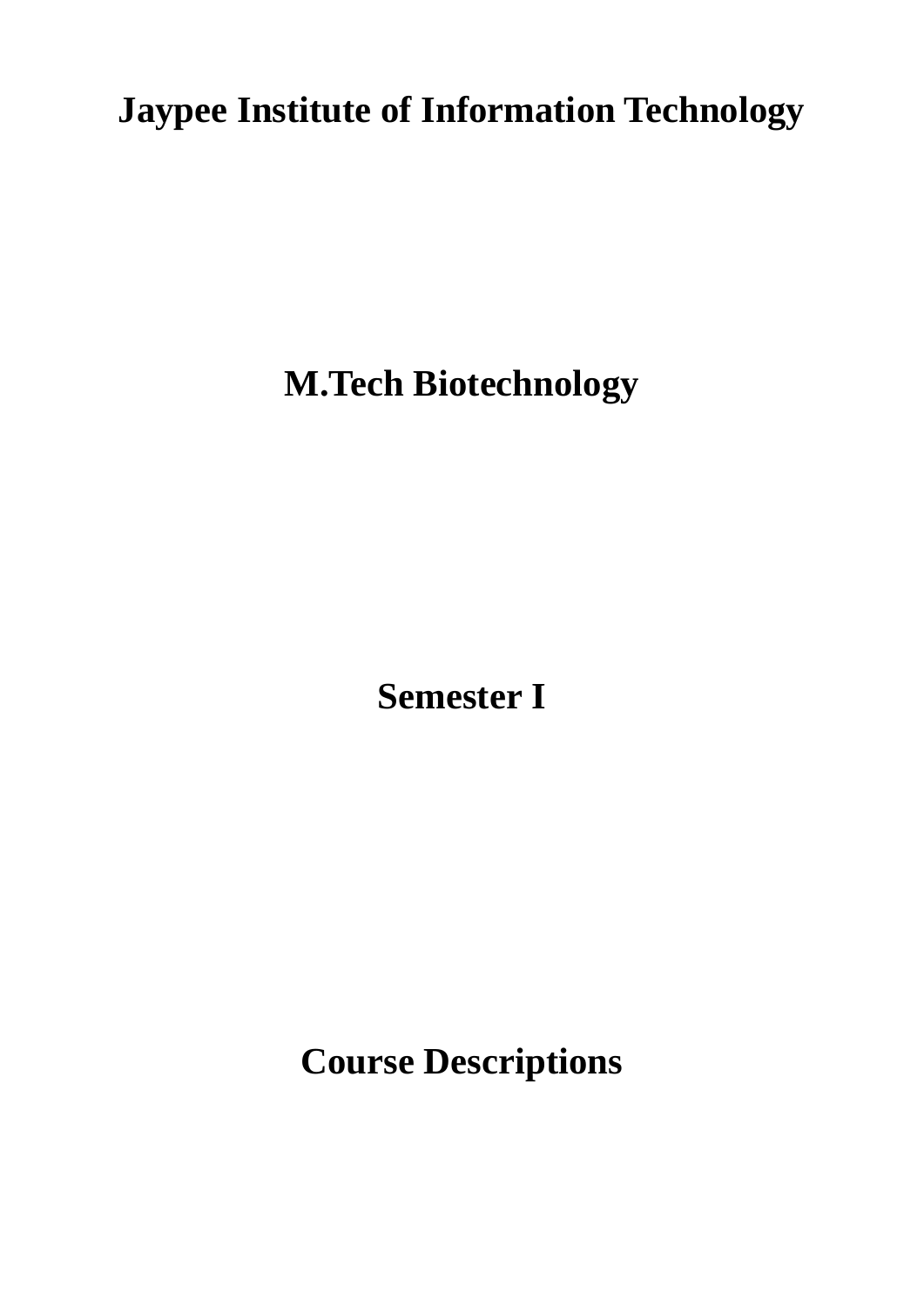| <b>Course Code</b>     |                                                                    |  | 17M11BT111                     |                                                                                                                                                                                                              | <b>Semester</b><br>Odd                                                                                                                |                                            |                | <b>Semester</b> VII (Integrated) / I Sem<br>(M.Tech) Session 2019-2020 |   |
|------------------------|--------------------------------------------------------------------|--|--------------------------------|--------------------------------------------------------------------------------------------------------------------------------------------------------------------------------------------------------------|---------------------------------------------------------------------------------------------------------------------------------------|--------------------------------------------|----------------|------------------------------------------------------------------------|---|
|                        |                                                                    |  |                                |                                                                                                                                                                                                              |                                                                                                                                       | <b>Month from</b> July to December         |                |                                                                        |   |
| <b>Course Name</b>     |                                                                    |  |                                |                                                                                                                                                                                                              |                                                                                                                                       | <b>Biomolecules and cell communication</b> |                |                                                                        |   |
| <b>Credits</b>         |                                                                    |  |                                | 3                                                                                                                                                                                                            |                                                                                                                                       | <b>Contact Hours</b>                       |                |                                                                        | 3 |
| <b>Faculty (Names)</b> |                                                                    |  | Coordinator(s)                 |                                                                                                                                                                                                              | Dr. Reema Gabrani                                                                                                                     |                                            |                |                                                                        |   |
|                        |                                                                    |  | Teacher(s)<br>(Alphabetically) |                                                                                                                                                                                                              | Dr. Reema Gabrani                                                                                                                     |                                            |                |                                                                        |   |
| <b>COURSE OUTCOMES</b> |                                                                    |  |                                |                                                                                                                                                                                                              |                                                                                                                                       |                                            |                |                                                                        |   |
| C110.1                 |                                                                    |  |                                |                                                                                                                                                                                                              | Explain the signal molecules and major cell signaling pathways                                                                        |                                            |                |                                                                        |   |
| C110.2                 |                                                                    |  |                                |                                                                                                                                                                                                              | Analyze cell signaling pathways in normal and diseased conditions                                                                     |                                            |                |                                                                        |   |
| C110.3                 |                                                                    |  |                                |                                                                                                                                                                                                              | Interpret the mechanisms and regulation of cell cycle and cell death                                                                  |                                            |                |                                                                        |   |
| C110.4                 |                                                                    |  |                                |                                                                                                                                                                                                              | Analyze the therapeutic drug targets for cancer                                                                                       |                                            |                |                                                                        |   |
| <b>Module</b><br>No.   | Title of the<br><b>Module</b>                                      |  |                                |                                                                                                                                                                                                              | <b>Topics in the Module</b>                                                                                                           |                                            |                | No. of<br><b>Lectures</b> for<br>the module                            |   |
| 1.                     | Signal molecules                                                   |  |                                | Cytokines and Hormones, Growth factors,<br>neurotransmitters, extracellular matrix components as<br>signaling molecules; autocrine, paracrine, juxtacrine and<br>endocrine signaling                         |                                                                                                                                       |                                            |                |                                                                        | 3 |
| 2.                     | G-protein linked<br>signaling pathways                             |  |                                | G Protein-Coupled Receptors, Heterotrimeric G Proteins,<br>Second messengers, Effector enzymes, Mechanism of<br>transduction, Switching Off and Desensitization of<br>Receptors, Visual transduction pathway |                                                                                                                                       |                                            |                | 8                                                                      |   |
| 3.                     | Signaling mediated<br>by enzyme linked<br>cell surface<br>receptor |  |                                | Photoreceptor development in Drosphila, Ras to MAP<br>kinase, Phosphoinositide-3-kinase and signaling through<br>insulin receptor, JAK-STAT pathway, Signal Transduction<br>via Integrins                    |                                                                                                                                       |                                            | $\overline{7}$ |                                                                        |   |
| 4.                     | Nuclear receptor<br>based signaling                                |  |                                | Classification and Structure of Nuclear Receptors,<br>Signaling by steroid hormones, Retinoids, Vitamin D3, and<br>the T3-Hormone, Mechanisms of Transcriptional<br><b>Regulation by Nuclear Receptors</b>   |                                                                                                                                       |                                            | $\overline{4}$ |                                                                        |   |
| 5.                     | <b>Bacterial</b><br>Chemotaxis                                     |  |                                | Two-component signaling pathway, histidine kinase<br>associated receptor, Adaptation, Chemotaxis in<br>pathogenicity, symbiotic associations and biofilm                                                     |                                                                                                                                       |                                            |                | $\overline{4}$                                                         |   |
| 6.                     | Cell cycle<br>death                                                |  | regulation and cell            |                                                                                                                                                                                                              | Cyclin-CDK variation, Checkpoint signaling, Ubiquitin<br>proteasome proteolytic system, Intrinsic and Extrinsic<br>apoptotic pathways |                                            |                |                                                                        | 8 |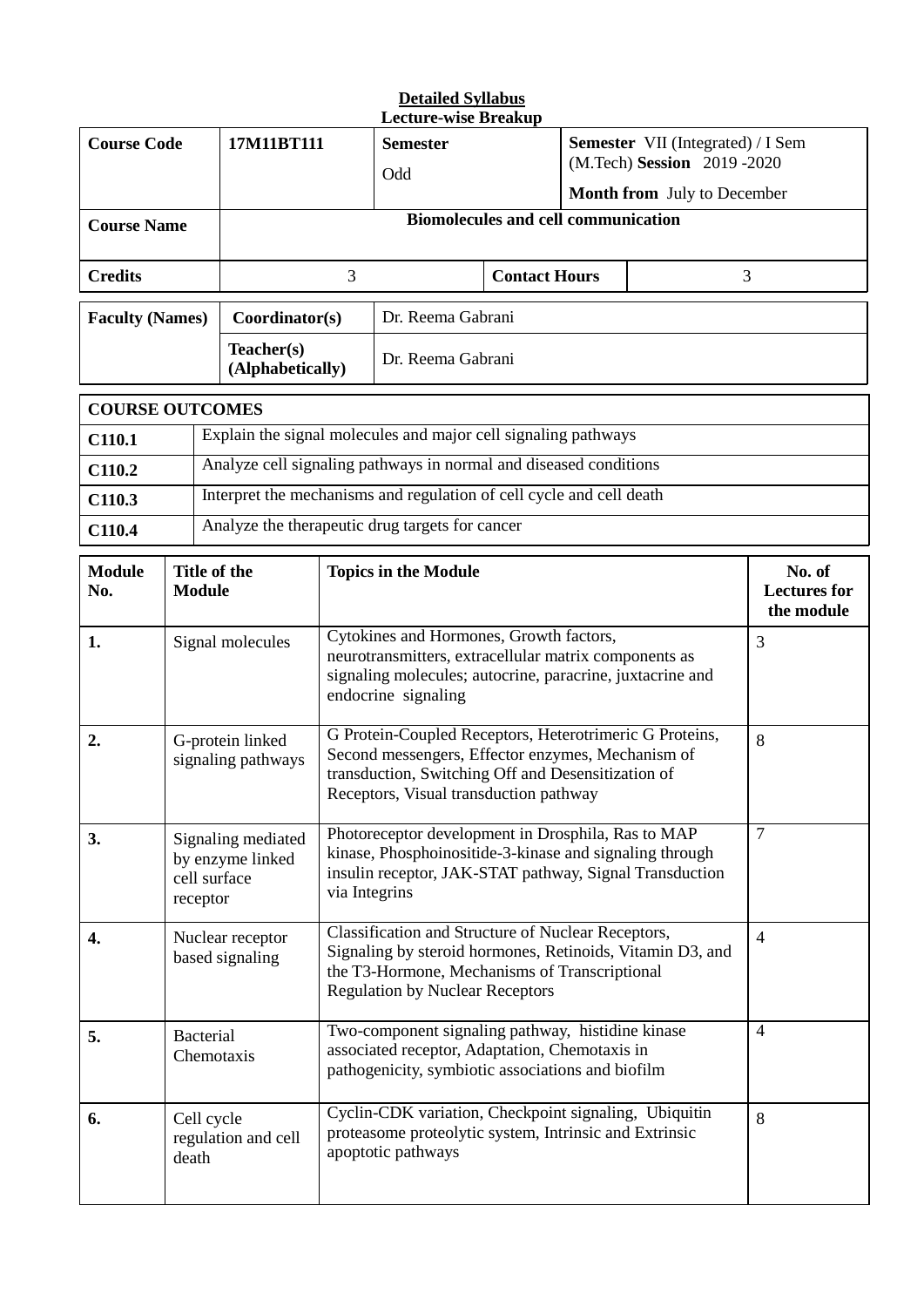| 7.                         | Malfunction of<br><b>Signaling Pathways</b><br>and Tumorigenesis | Hallmarks of cancer, Developmental pathways and cancer:<br>Notch signalling from Drosophila to humans, Wnt<br>signalling, Hedgehog pathway; Epigenetic changes in<br>cancer, Signalling pathways as therapeutic targets, Analysis<br>of signalling events via case studies | 8  |  |  |  |
|----------------------------|------------------------------------------------------------------|----------------------------------------------------------------------------------------------------------------------------------------------------------------------------------------------------------------------------------------------------------------------------|----|--|--|--|
|                            |                                                                  | <b>Total number of Lectures</b>                                                                                                                                                                                                                                            | 42 |  |  |  |
| <b>Evaluation Criteria</b> |                                                                  |                                                                                                                                                                                                                                                                            |    |  |  |  |
| <b>Components</b>          |                                                                  | <b>Maximum Marks</b>                                                                                                                                                                                                                                                       |    |  |  |  |
| T <sub>1</sub>             |                                                                  | 20                                                                                                                                                                                                                                                                         |    |  |  |  |
| T <sub>2</sub>             |                                                                  | 20                                                                                                                                                                                                                                                                         |    |  |  |  |
|                            | <b>End Semester Examination</b>                                  | 35                                                                                                                                                                                                                                                                         |    |  |  |  |
| <b>TA</b>                  |                                                                  | 25 (Presentation, Assignments)                                                                                                                                                                                                                                             |    |  |  |  |
| <b>Total</b>               |                                                                  | <b>100</b>                                                                                                                                                                                                                                                                 |    |  |  |  |
|                            |                                                                  |                                                                                                                                                                                                                                                                            |    |  |  |  |
|                            |                                                                  | <b>Recommended Reading material:</b> Author(s), Title, Edition, Publisher, Year of Publication etc. (Text books,<br>Reference Books, Journals, Reports, Websites etc. in the IEEE format)                                                                                  |    |  |  |  |
| 1.                         |                                                                  | ljsbrand Kramer, "Signal transduction", Academic Press, 2015 Harper                                                                                                                                                                                                        |    |  |  |  |
| $\overline{2}$ .           |                                                                  | Wendell Lim, Bruce Mayer, Tony Pawson, "Cell signaling", Taylor & Francis, 2014                                                                                                                                                                                            |    |  |  |  |
| 3.                         |                                                                  | Alberts, Johnson, Lewis, Morgan, Raff, Roberts and Walter, "Molecular Biology of the Cell" Sixth<br>Edition, Garland Science Publication, 2014                                                                                                                             |    |  |  |  |
| 4.                         |                                                                  | Refereed papers from scientific journals for case studies                                                                                                                                                                                                                  |    |  |  |  |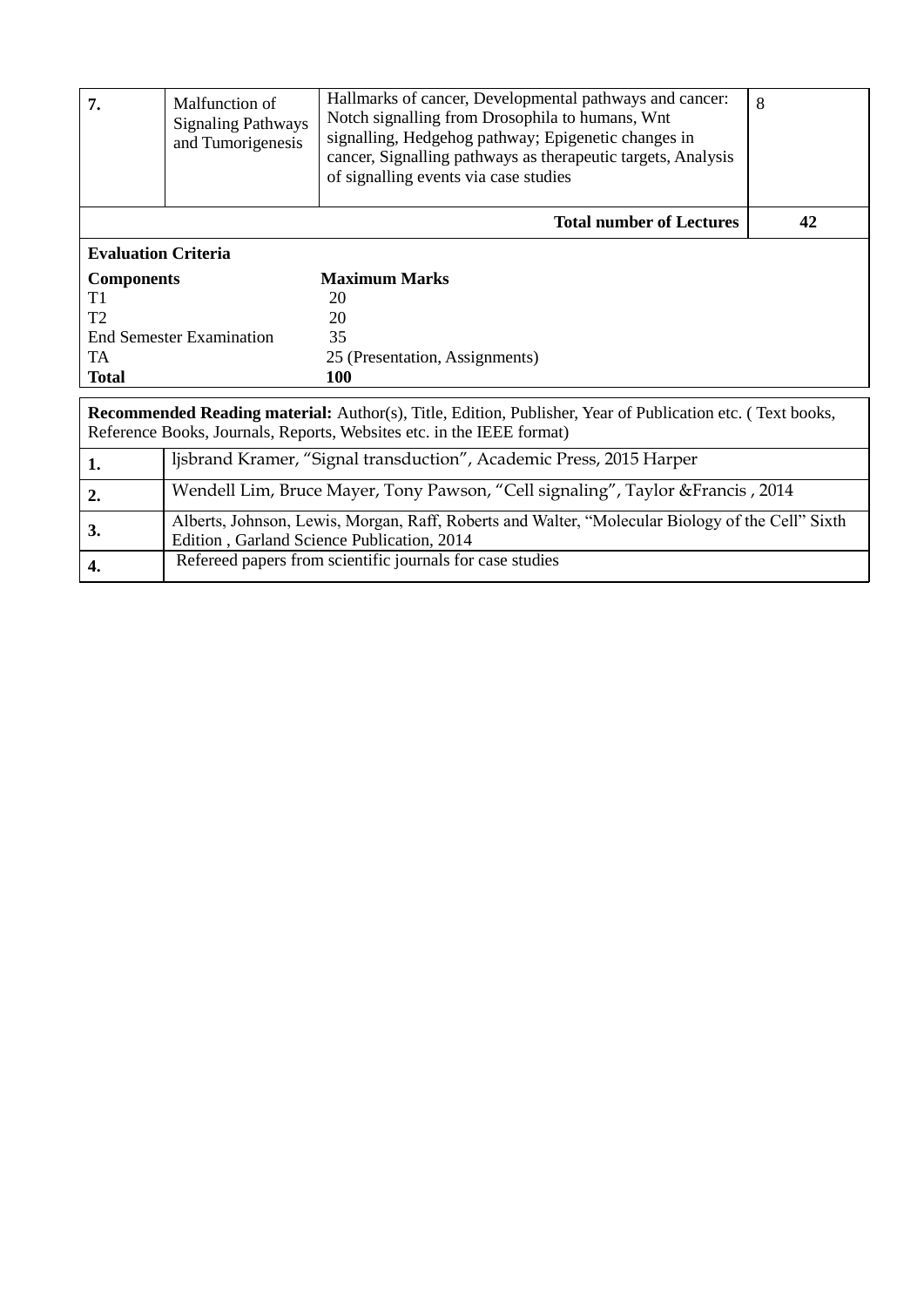| <b>Course Code</b>     |                                   | 17M11BT112                                               |                             | <b>Semester Odd</b>                                                                                                                                                                                                                                                                                                                                                |                      | <b>Semester I Session</b> 2019 -2020 |  |                                             |                         |
|------------------------|-----------------------------------|----------------------------------------------------------|-----------------------------|--------------------------------------------------------------------------------------------------------------------------------------------------------------------------------------------------------------------------------------------------------------------------------------------------------------------------------------------------------------------|----------------------|--------------------------------------|--|---------------------------------------------|-------------------------|
|                        |                                   | (specify Odd/Even)<br><b>Month from July to December</b> |                             |                                                                                                                                                                                                                                                                                                                                                                    |                      |                                      |  |                                             |                         |
| <b>Course Name</b>     |                                   |                                                          |                             | <b>Molecular Modeling and Drug design</b>                                                                                                                                                                                                                                                                                                                          |                      |                                      |  |                                             |                         |
| <b>Credits</b>         |                                   | 3                                                        |                             |                                                                                                                                                                                                                                                                                                                                                                    | <b>Contact Hours</b> |                                      |  | <b>LTP 300</b>                              |                         |
| <b>Faculty (Names)</b> |                                   | Coordinator(s)                                           |                             | Dr Chakresh Kumar Jain                                                                                                                                                                                                                                                                                                                                             |                      |                                      |  |                                             |                         |
|                        |                                   | Teacher(s)<br>(Alphabetically)                           |                             | Dr Chakresh Kumar Jain                                                                                                                                                                                                                                                                                                                                             |                      |                                      |  |                                             |                         |
| <b>COURSE OUTCOMES</b> |                                   |                                                          |                             |                                                                                                                                                                                                                                                                                                                                                                    |                      |                                      |  |                                             | <b>COGNITIVE LEVELS</b> |
| C112.1                 |                                   | and visualization                                        |                             | Explain macromolecular structures, their Mathematical representation                                                                                                                                                                                                                                                                                               |                      |                                      |  |                                             | Understanding $(C2)$    |
| C112.2                 |                                   |                                                          |                             | Explain structural modeling, simulation and dynamics                                                                                                                                                                                                                                                                                                               |                      |                                      |  |                                             | Understanding $(C2)$    |
| C112.3                 |                                   | drug discovery                                           |                             | Apply computational drug designing and simulation approaches for                                                                                                                                                                                                                                                                                                   |                      |                                      |  | Applying $(C3)$                             |                         |
| C112.4                 |                                   |                                                          |                             | Compare in-silico ligand-target interaction methods                                                                                                                                                                                                                                                                                                                |                      |                                      |  | Analyzing (C4)                              |                         |
| <b>Module</b><br>No.   | Title of the<br><b>Module</b>     |                                                          | <b>Topics in the Module</b> |                                                                                                                                                                                                                                                                                                                                                                    |                      |                                      |  | No. of<br><b>Lectures</b> for<br>the module |                         |
| 1.                     | Molecular<br>Modeling             | Introduction to                                          |                             | Introduction to structure of DNA, protein and RNA.<br>Structure representation and visualization, Coordinate<br>Systems, Potential Energy Surfaces, Software and<br>Hardware for molecular modeling, Tools such as Swiss<br>pdb viewer, Pymol, VMD etc.                                                                                                            |                      |                                      |  |                                             | 5                       |
| 2.                     | Quantum<br>Force Fields           | Mechanics and                                            |                             | Electron methods and molecular orbital calculations,<br>5<br>General Features of Molecular mechanics force field,<br>Bond Stretching. Angle Bending. Introduction to Non-<br>bonded Interactions. Electrostatic Interactions. Van der<br>Waals Interactions. Hydrogen Bonding in Molecular<br>Mechanics. Force Field Models for the Simulation of<br>Liquid Water. |                      |                                      |  |                                             |                         |
| 3.                     | Energy<br>computer<br>simulations | Minimization and                                         | Errors.                     | Minimization and Related Methods for exploring the<br>Energy Surface. Non-Derivative method, Minimization<br>methods. Computer Simulation Methods. Simple<br>Thermodynamic Properties and Phase Space. Boundaries.<br>Analyzing the Results of a Simulation and Estimating                                                                                         |                      |                                      |  |                                             | 5                       |
| 4.                     | Molecular<br>simulations          | Dynamics and                                             | CHARMM.                     | Molecular Dynamics Simulation Methods. Molecular<br>Dynamics Using Simple Models. Metropolis Method.<br>Monte Carlo methods, Web Based Resources,<br>Databases and tools such as GROMACS, AMBER, &                                                                                                                                                                 |                      |                                      |  |                                             | 6                       |
| 5.                     |                                   | <b>Structure Prediction</b>                              |                             | Principles of structure prediction, comparative modeling<br>and protein folding, Comparative and <i>ab-inito</i> modeling,<br>CASP, validations, Projects such as ROSETTA, protein                                                                                                                                                                                 |                      |                                      |  |                                             | 6                       |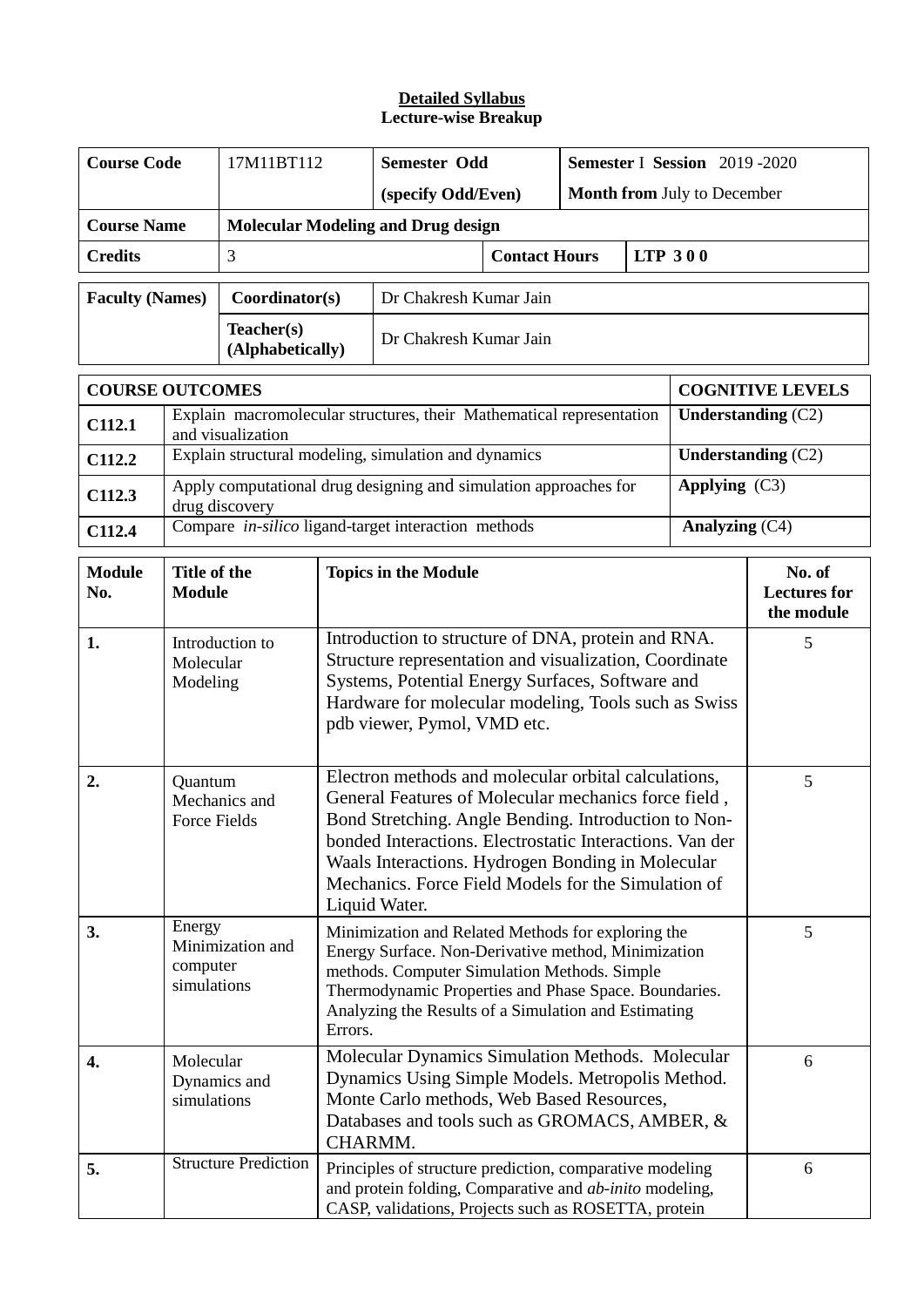|                                       |                | folding at home.                                                                                                                                                                                                                                                                                                                                           |    |  |  |  |  |
|---------------------------------------|----------------|------------------------------------------------------------------------------------------------------------------------------------------------------------------------------------------------------------------------------------------------------------------------------------------------------------------------------------------------------------|----|--|--|--|--|
| 6.                                    | Drug designing | Introduction to drug discovery and drug development,<br>Rational approach to drug design, Approaches to lead<br>optimization such as conformation restriction,<br>pharmacophore etc. Designing drugs against enzymes and<br>receptors, Computer Aided Drug Design methods. ADMET,<br>QSAR Tools and databases such as AUTODOCK,<br>MOLEGRO, Drug Bank etc. | 16 |  |  |  |  |
| <b>Total number of Lectures</b><br>43 |                |                                                                                                                                                                                                                                                                                                                                                            |    |  |  |  |  |
| <b>Evaluation Criteria</b>            |                |                                                                                                                                                                                                                                                                                                                                                            |    |  |  |  |  |
| <b>Components</b>                     |                | <b>Maximum Marks</b>                                                                                                                                                                                                                                                                                                                                       |    |  |  |  |  |
| T1                                    |                | 20                                                                                                                                                                                                                                                                                                                                                         |    |  |  |  |  |
| T <sub>2</sub>                        |                | 20                                                                                                                                                                                                                                                                                                                                                         |    |  |  |  |  |
| <b>End Semester Examination</b>       |                | 35                                                                                                                                                                                                                                                                                                                                                         |    |  |  |  |  |
| TA.                                   |                | 25 (Assignment-1, MCQ, Project, Presentation)                                                                                                                                                                                                                                                                                                              |    |  |  |  |  |
| <b>Total</b>                          |                | 100                                                                                                                                                                                                                                                                                                                                                        |    |  |  |  |  |
|                                       |                |                                                                                                                                                                                                                                                                                                                                                            |    |  |  |  |  |

| 1. | Andrew R leach, V.J Gillet, "An introduction to Chemoinformatics" Springer pumodel of publication,<br>2007   |
|----|--------------------------------------------------------------------------------------------------------------|
|    | Gasteiger Johann, "Chemoinformatics A text book "John Wiley, 2008                                            |
|    | Andrew R. Leach, "Molecular Modeling principles and applications" Pearson Education, Second edition,<br>2001 |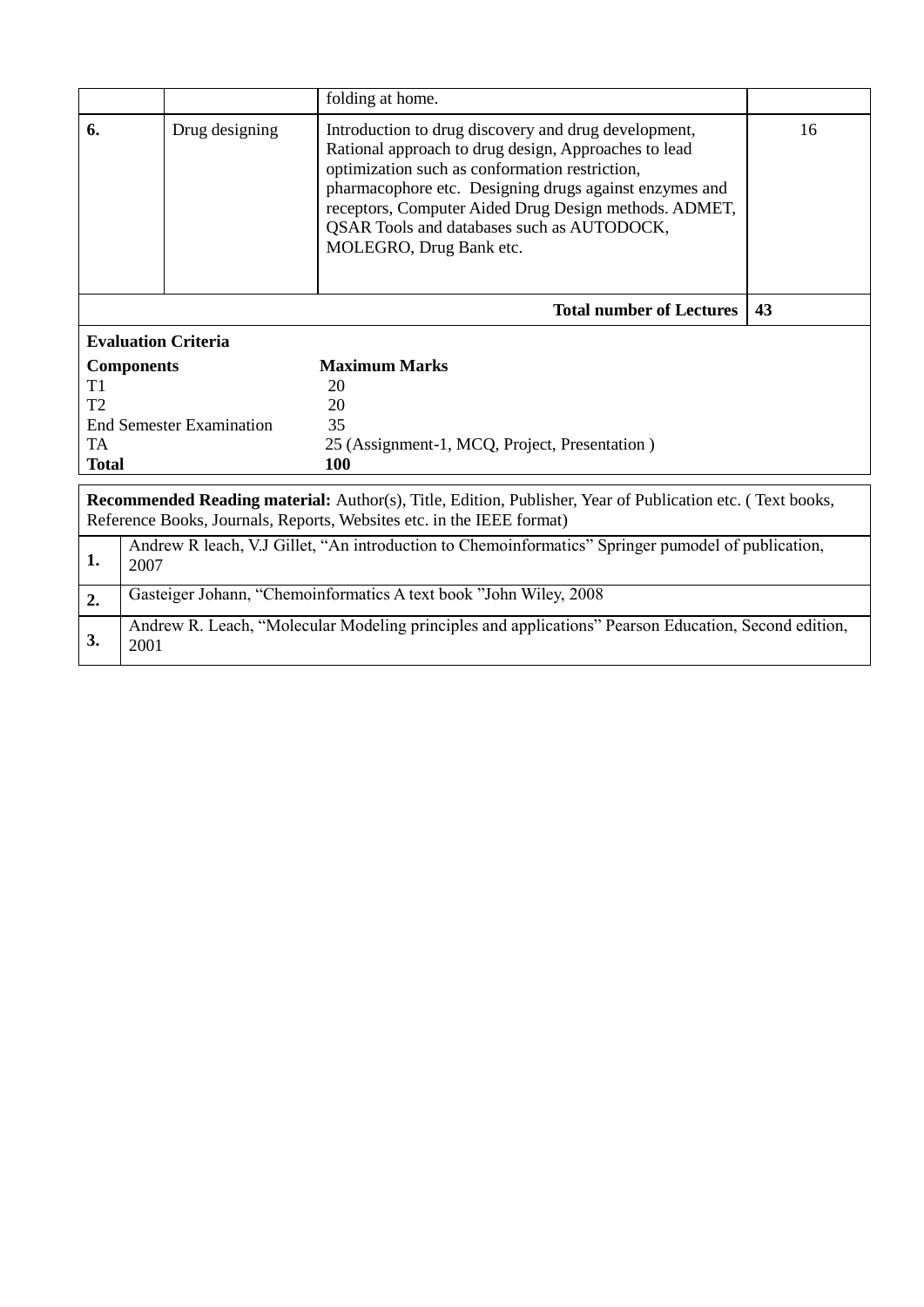| <b>Course Code</b>       |                                                    |  | 17M12BT114                                                                                                                                                                                                    |                                                                                                                                                                                                                                                                                                                                                                                                                           | <b>Semester Odd</b>                                                                                                                                      |                                             |   | Semester I Session 2019 - 2020<br>Month from July to December |                         |  |
|--------------------------|----------------------------------------------------|--|---------------------------------------------------------------------------------------------------------------------------------------------------------------------------------------------------------------|---------------------------------------------------------------------------------------------------------------------------------------------------------------------------------------------------------------------------------------------------------------------------------------------------------------------------------------------------------------------------------------------------------------------------|----------------------------------------------------------------------------------------------------------------------------------------------------------|---------------------------------------------|---|---------------------------------------------------------------|-------------------------|--|
| <b>Enzyme Technology</b> |                                                    |  |                                                                                                                                                                                                               |                                                                                                                                                                                                                                                                                                                                                                                                                           |                                                                                                                                                          |                                             |   |                                                               |                         |  |
| <b>Credits</b>           |                                                    |  | 3                                                                                                                                                                                                             |                                                                                                                                                                                                                                                                                                                                                                                                                           |                                                                                                                                                          | <b>Contact Hours</b>                        |   | 3                                                             |                         |  |
| <b>Faculty (Names)</b>   |                                                    |  | Coordinator(s)                                                                                                                                                                                                |                                                                                                                                                                                                                                                                                                                                                                                                                           | Dr. Priyadarshini                                                                                                                                        |                                             |   |                                                               |                         |  |
|                          |                                                    |  | Teacher(s)<br>(Alphabetically)                                                                                                                                                                                |                                                                                                                                                                                                                                                                                                                                                                                                                           | Dr. Priyadarshini, Dr. Smriti Gaur                                                                                                                       |                                             |   |                                                               |                         |  |
| <b>COURSE OUTCOMES</b>   |                                                    |  |                                                                                                                                                                                                               |                                                                                                                                                                                                                                                                                                                                                                                                                           |                                                                                                                                                          |                                             |   |                                                               |                         |  |
| CO <sub>1</sub>          |                                                    |  |                                                                                                                                                                                                               |                                                                                                                                                                                                                                                                                                                                                                                                                           | Explain enzyme kinetics and its regulation.                                                                                                              |                                             |   |                                                               |                         |  |
| CO <sub>2</sub>          |                                                    |  |                                                                                                                                                                                                               |                                                                                                                                                                                                                                                                                                                                                                                                                           | Outline the purification and characterization strategies for industrial enzymes.                                                                         |                                             |   |                                                               |                         |  |
| CO <sub>3</sub>          |                                                    |  |                                                                                                                                                                                                               |                                                                                                                                                                                                                                                                                                                                                                                                                           | Plan the production of metabolites in biological system.                                                                                                 |                                             |   |                                                               |                         |  |
| CO <sub>4</sub>          |                                                    |  |                                                                                                                                                                                                               |                                                                                                                                                                                                                                                                                                                                                                                                                           | Apply acquired knowledge for commercialization of products.                                                                                              |                                             |   |                                                               |                         |  |
| <b>Module</b><br>No.     | <b>Title of the Module</b>                         |  |                                                                                                                                                                                                               |                                                                                                                                                                                                                                                                                                                                                                                                                           | <b>Topics in the Module</b>                                                                                                                              | No. of<br><b>Lectures for</b><br>the module |   |                                                               |                         |  |
| 1.                       | <b>Fundamentals of</b><br><b>Enzymology</b>        |  | Objectives and strategies of Enzyme purification,<br>Introduction to enzyme Kinetics, Mechanism of<br>enzyme action and control of enzyme activity with<br>examples related to control of metabolic pathways. |                                                                                                                                                                                                                                                                                                                                                                                                                           |                                                                                                                                                          |                                             | 8 |                                                               |                         |  |
| 2.                       | <b>Sources of</b><br>industrial enzymes            |  |                                                                                                                                                                                                               | Natural & recombinant), enzymes in the cell and in<br>organized systems, enzyme turnover, correlation between<br>rate of turnover and structure and function of enzymes                                                                                                                                                                                                                                                   |                                                                                                                                                          |                                             |   |                                                               | 6                       |  |
| 3.                       | <b>Enzyme</b><br>immobilization                    |  |                                                                                                                                                                                                               | Preparation and kinetics of immobilized enzymes,<br>enzyme reactors, membrane reactors, packed bed reactors,<br>continuous flow reactors, stirred tank reactor, fluidized<br>reactors, along with their application in dairy, cereal,<br>fruit juice, oil and fat industry, and their safety aspects,<br>use of immobilized raffinase, lipase, invertase and lactase<br>in industry Recent advances in enzyme technology. |                                                                                                                                                          |                                             |   | $\overline{\mathbf{3}}$                                       |                         |  |
| 4.                       | <b>Enzymes</b> as<br>commercial<br>products        |  |                                                                                                                                                                                                               | The large-scale use of enzymes                                                                                                                                                                                                                                                                                                                                                                                            |                                                                                                                                                          |                                             |   |                                                               | $\overline{\mathbf{4}}$ |  |
| 5.                       | <b>Enzymes</b> in plant<br>fiber based<br>industry |  |                                                                                                                                                                                                               | Biopulping Paper and Pulp industry, Textile industry<br>and in Laundry detergents                                                                                                                                                                                                                                                                                                                                         |                                                                                                                                                          |                                             |   | 4                                                             |                         |  |
| 6.                       | <b>Enzymes in Waste</b><br>remediation             |  |                                                                                                                                                                                                               |                                                                                                                                                                                                                                                                                                                                                                                                                           | Explosives, Organophosphates in Pesticide Residues and<br>Nerve Gas, Oil and Gas Desulfurization                                                         |                                             |   |                                                               | $\overline{\mathbf{4}}$ |  |
| 7.                       |                                                    |  | <b>Enzymes in Animal</b><br>nutrition and in<br>Food production                                                                                                                                               |                                                                                                                                                                                                                                                                                                                                                                                                                           | Pig husbandry, Chicken feed, cattle fodder like Milk and<br>Cheese industries, Sugar industry, Meat industry, Oil, Fat,<br>Flavor and Fragrance industry |                                             |   |                                                               | 4                       |  |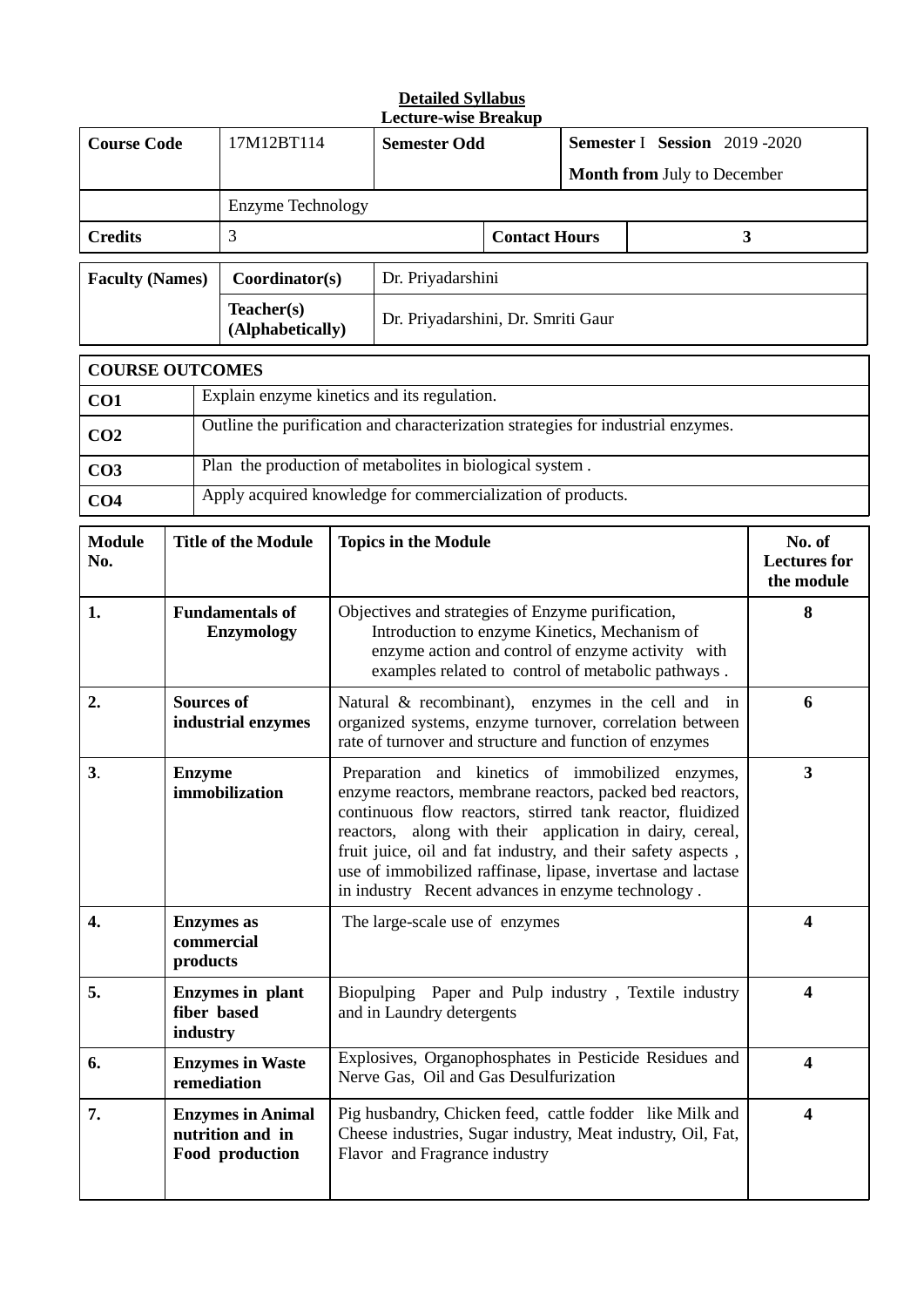| 8.                                                                                 | <b>Enzymes as therapy</b><br>targets and<br><b>Pharmaceuticals</b>                                                           | 4                                                                                                                                                                                         |    |  |  |  |  |
|------------------------------------------------------------------------------------|------------------------------------------------------------------------------------------------------------------------------|-------------------------------------------------------------------------------------------------------------------------------------------------------------------------------------------|----|--|--|--|--|
| 9.                                                                                 | <b>Introduction to</b><br><b>Metabolic</b><br>engineering                                                                    | 7                                                                                                                                                                                         |    |  |  |  |  |
|                                                                                    |                                                                                                                              | <b>Total number of Lectures</b>                                                                                                                                                           | 42 |  |  |  |  |
| <b>Evaluation Criteria</b>                                                         |                                                                                                                              |                                                                                                                                                                                           |    |  |  |  |  |
| <b>Components</b><br>T <sub>1</sub><br>T <sub>2</sub><br><b>TA</b><br><b>Total</b> | <b>End Semester Examination</b>                                                                                              | <b>Maximum Marks</b><br>20<br>20<br>35<br>25 (Assignment 1, Assignment 2)<br>100                                                                                                          |    |  |  |  |  |
|                                                                                    |                                                                                                                              | <b>Recommended Reading material:</b> Author(s), Title, Edition, Publisher, Year of Publication etc. (Text books,<br>Reference Books, Journals, Reports, Websites etc. in the IEEE format) |    |  |  |  |  |
| 1.                                                                                 |                                                                                                                              | Industrial enzymes and their applications Helmut Uhlig, John Wiley and sons.                                                                                                              |    |  |  |  |  |
| 2.                                                                                 | york                                                                                                                         | Biochemical engineering and Biotechnology Atkins and Mavituna 2nd edition Stockton Press New                                                                                              |    |  |  |  |  |
| 3.                                                                                 |                                                                                                                              | Industrial Enzymology . Godfrey T. West, S. (eds) 1996, Mac millan Press London                                                                                                           |    |  |  |  |  |
| 4.                                                                                 | Industrial Application of Immobilized enzymes . Tanaka, A. Tosa, T. and Kobayashi, T. (eds<br>).1993 Marcel Dekker, New York |                                                                                                                                                                                           |    |  |  |  |  |
| 5.                                                                                 |                                                                                                                              | Gerharts W, "Enzyme Industry-Production and Applications"                                                                                                                                 |    |  |  |  |  |
| 6.                                                                                 |                                                                                                                              | Tailor, R.F., "Protein immobilisation-Fundamentals and application"                                                                                                                       |    |  |  |  |  |
| 7.                                                                                 | Zubay G., "Biochemistry"                                                                                                     |                                                                                                                                                                                           |    |  |  |  |  |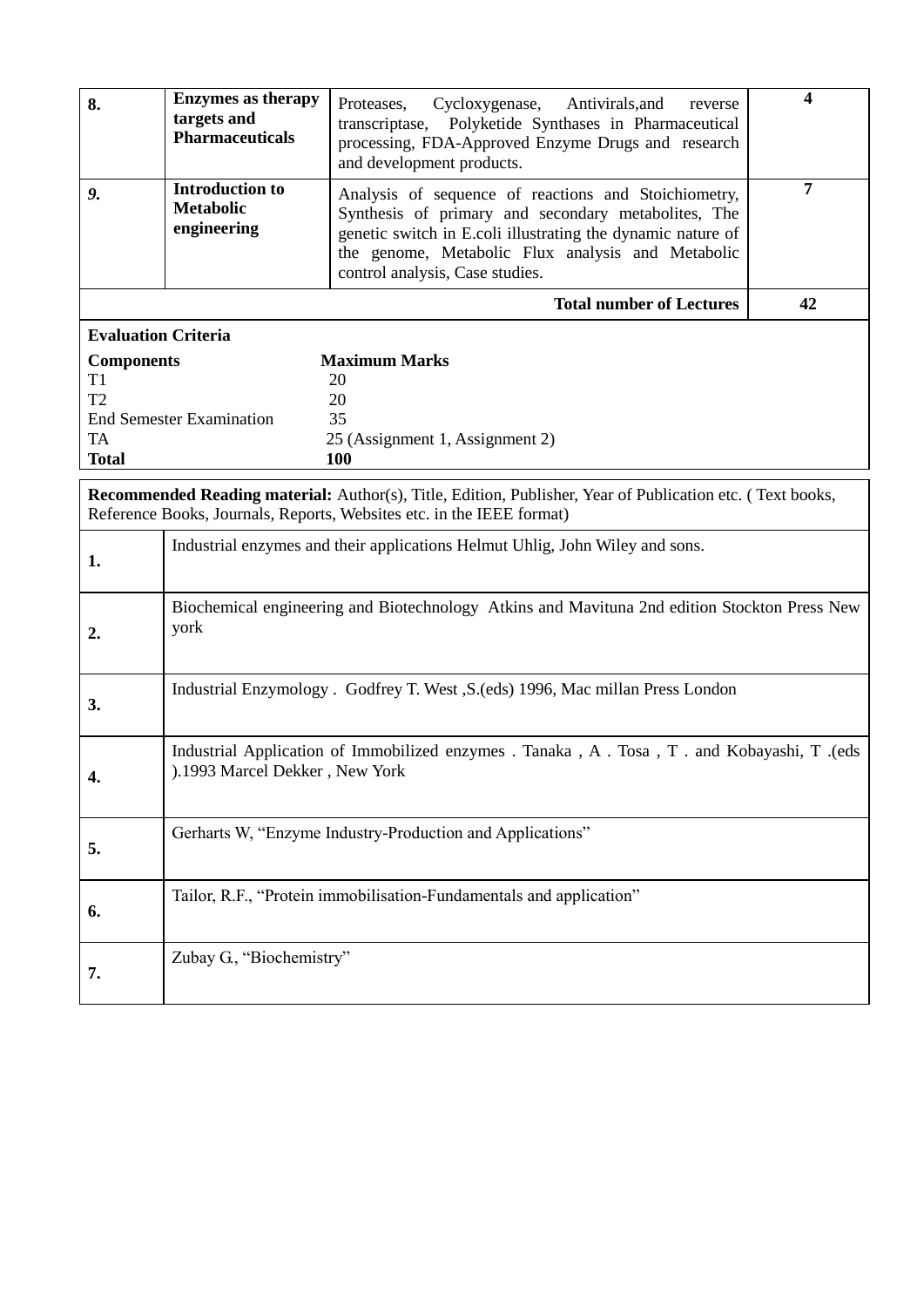| <b>Subject Code</b> | 17M12BT119                                | <b>Semester ODD</b>  | Semester I Session 2019-2020       |  |  |  |
|---------------------|-------------------------------------------|----------------------|------------------------------------|--|--|--|
|                     |                                           |                      | <b>Month from July to December</b> |  |  |  |
| <b>Subject Name</b> | <b>PHYTOTHERAPEUTICS AND PHARMACOLOGY</b> |                      |                                    |  |  |  |
| <b>Credits</b>      |                                           | <b>Contact Hours</b> |                                    |  |  |  |
|                     |                                           |                      |                                    |  |  |  |
| Faculty             | Coordinator(s)                            | Dr. Vibha Rani       |                                    |  |  |  |
| (Names)             | Teacher(s)<br>(Alphabetically)            | Dr. Vibha Rani       |                                    |  |  |  |

|                    | <b>COURSE OUTCOMES</b>                                                                   | <b>COGNITIVE</b><br><b>LEVELS</b> |
|--------------------|------------------------------------------------------------------------------------------|-----------------------------------|
| <b>CO130.</b>      | Analyze the existing biotechnological techniques to develop<br>plant based therapeutics  | Analyzing (C4)                    |
| <b>CO130.</b>      | Evaluate the classes, synthesis and structure functional                                 | Evaluating $(C5)$                 |
| 2<br><b>CO130.</b> | relationship of phytomolecules<br>Explain the therapeutic applications of phytochemicals | Understanding $(C2)$              |
| 3                  |                                                                                          |                                   |
| <b>CO130.</b><br>4 | Identify the current aspects of phytomedicines on toxicity and<br>clinical trials        | Applying $(C3)$                   |
| <b>CO130.</b><br>5 | Case studies to analyze Ayurpharmacoepidemiology                                         | Analyzing (C4)                    |
| CO130.             | Use of bioinformatics tools and approaches to predict the                                | Creating $(C6)$                   |
| 6                  | molecular function of novel bioactive molecules                                          |                                   |

| Module No.                | Subtitle of the Module                             | Topics in the module                                                                                                                                                              | <b>No. of Lectures</b><br>for the module |
|---------------------------|----------------------------------------------------|-----------------------------------------------------------------------------------------------------------------------------------------------------------------------------------|------------------------------------------|
|                           | Introduction                                       |                                                                                                                                                                                   | 2                                        |
| $\overline{2}$            | <b>Medicinal Plants</b><br><b>Metabolites</b>      | Introduction to metabolites<br>Secondary metabolites, properties and<br>beneficial aspects.                                                                                       | 4                                        |
| $\boldsymbol{\mathsf{3}}$ | <b>Isolation technique</b><br>extraction procedure | Isolation from medicinal plants.<br>Isolation from aromatic plants.                                                                                                               | 4                                        |
| $\overline{A}$            | <b>Characterization technique</b>                  | Qualitative and quantitative Analysis<br><b>Gas Chromatogrophy</b><br>High Performance Liquid Chromatography:<br>(HPLC)<br>High Performance Thin Layer<br>Chromatography: (HPTLC) | 4                                        |
| 5                         | <b>Structure functional</b><br>relationship        | Mechanism of Action<br>Unidentified Therapeutic Intakes<br><b>Factors That Affect Metabolism</b>                                                                                  | 4                                        |
| 6                         | <b>Therapeutic Application</b>                     | Plants used in respiratory system.<br>Plants used in urinary system.<br>Plants used with antimicrobial activity.<br>Plants used with<br>Plants used in dermatology.               | 8                                        |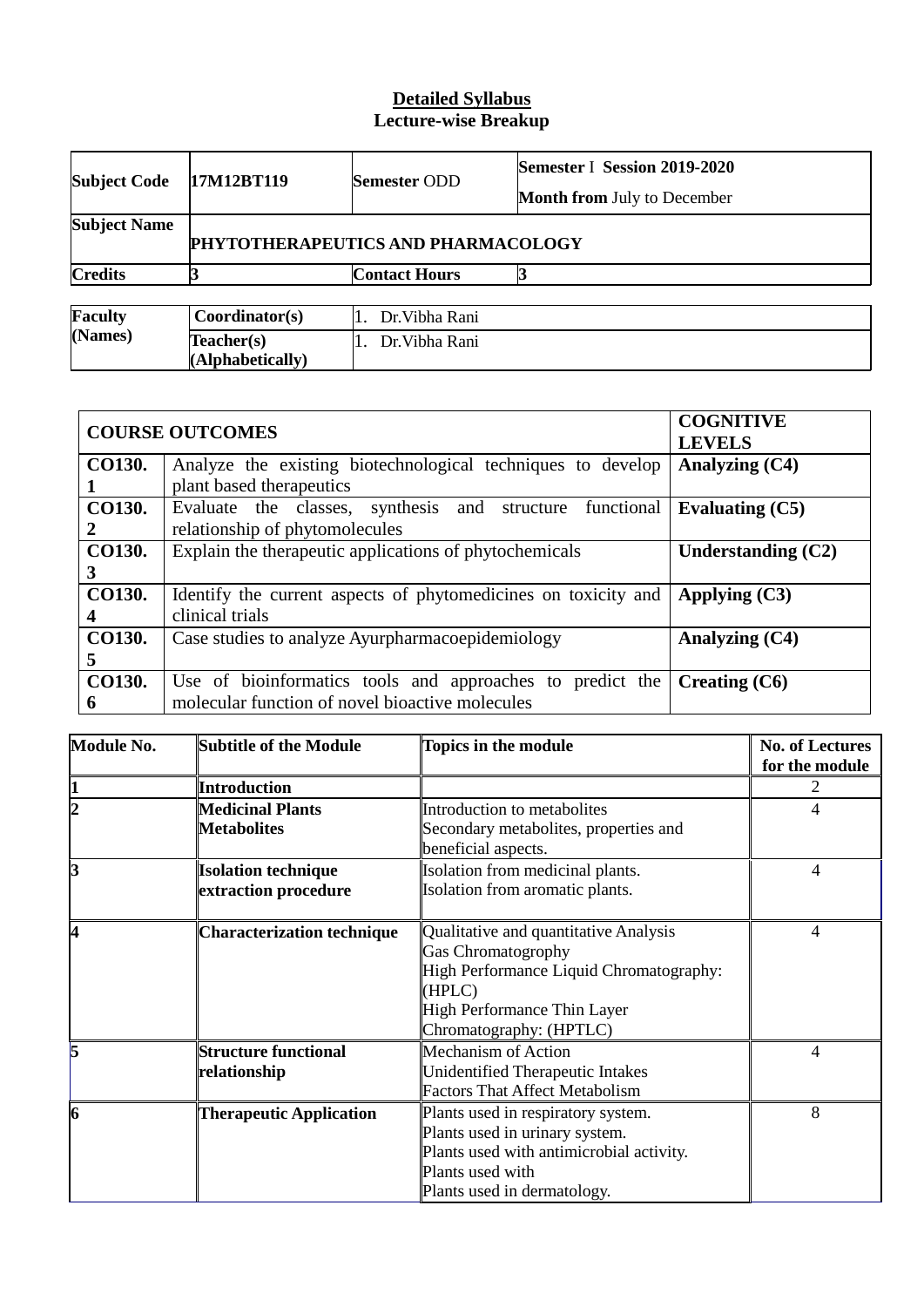|                                         |                                                                                                                                            | Plants used in cardiovascular system.                                                                                                                                                             |                |  |  |  |
|-----------------------------------------|--------------------------------------------------------------------------------------------------------------------------------------------|---------------------------------------------------------------------------------------------------------------------------------------------------------------------------------------------------|----------------|--|--|--|
|                                         |                                                                                                                                            | Plants used in romatology.                                                                                                                                                                        |                |  |  |  |
| 7<br><b>Toxicity Issue and Clinical</b> |                                                                                                                                            | Current aspects of phytomedicine on toxicity                                                                                                                                                      | 6              |  |  |  |
|                                         | <b>Trials</b>                                                                                                                              | and clinical trials                                                                                                                                                                               |                |  |  |  |
| 9                                       | <b>Case studies</b>                                                                                                                        | Related to phytotherapeutics                                                                                                                                                                      | 8              |  |  |  |
| 10                                      | Potential risks associated and                                                                                                             | Discussion                                                                                                                                                                                        | $\overline{2}$ |  |  |  |
|                                         | future aspects                                                                                                                             |                                                                                                                                                                                                   |                |  |  |  |
| 12                                      |                                                                                                                                            |                                                                                                                                                                                                   |                |  |  |  |
|                                         |                                                                                                                                            | <b>Total number of Lectures</b>                                                                                                                                                                   | 42             |  |  |  |
|                                         | <b>Evaluation Criteria</b>                                                                                                                 |                                                                                                                                                                                                   |                |  |  |  |
| <b>Components</b>                       | <b>Maximum Marks</b>                                                                                                                       |                                                                                                                                                                                                   |                |  |  |  |
| T1                                      | 20                                                                                                                                         |                                                                                                                                                                                                   |                |  |  |  |
| T <sub>2</sub>                          | 20                                                                                                                                         |                                                                                                                                                                                                   |                |  |  |  |
|                                         | 35<br><b>End Semester Examination</b>                                                                                                      |                                                                                                                                                                                                   |                |  |  |  |
| <b>TA</b>                               |                                                                                                                                            | 25 (Class Test-1, Assignment-1&2, Case studies 1, 2& 3)                                                                                                                                           |                |  |  |  |
| <b>Total</b>                            | 100                                                                                                                                        |                                                                                                                                                                                                   |                |  |  |  |
|                                         |                                                                                                                                            | <b>Recommended Reading material:</b> Author(s), Title, Edition, Publisher, Year of Publication etc. (Text<br>books, Reference Books, Journals, Papers, Reports, Websites etc. in the IEEE format) |                |  |  |  |
| 1.                                      | Plant Bioactives and Drug Discovery: Principles, Practice, and Perspectives. Valdir<br>Cechinel- Filho (Ed.). 2012 John Wiley & Sons, Inc. |                                                                                                                                                                                                   |                |  |  |  |
| 2.                                      | Phytotherapeutics (Recent Progress in Medicinal Plants). S. K. Sharma, J. N. Govil, V. K. Sing.<br>2005. Studium Press.                    |                                                                                                                                                                                                   |                |  |  |  |
| 3.                                      | Phytotherapies: Efficacy, Safety, and Regulation. Iqbal Ramzan (Ed.) 2015 John Wiley & Sons, Inc.                                          |                                                                                                                                                                                                   |                |  |  |  |
| 4.                                      | Recent research articles and reviews related to each module.                                                                               |                                                                                                                                                                                                   |                |  |  |  |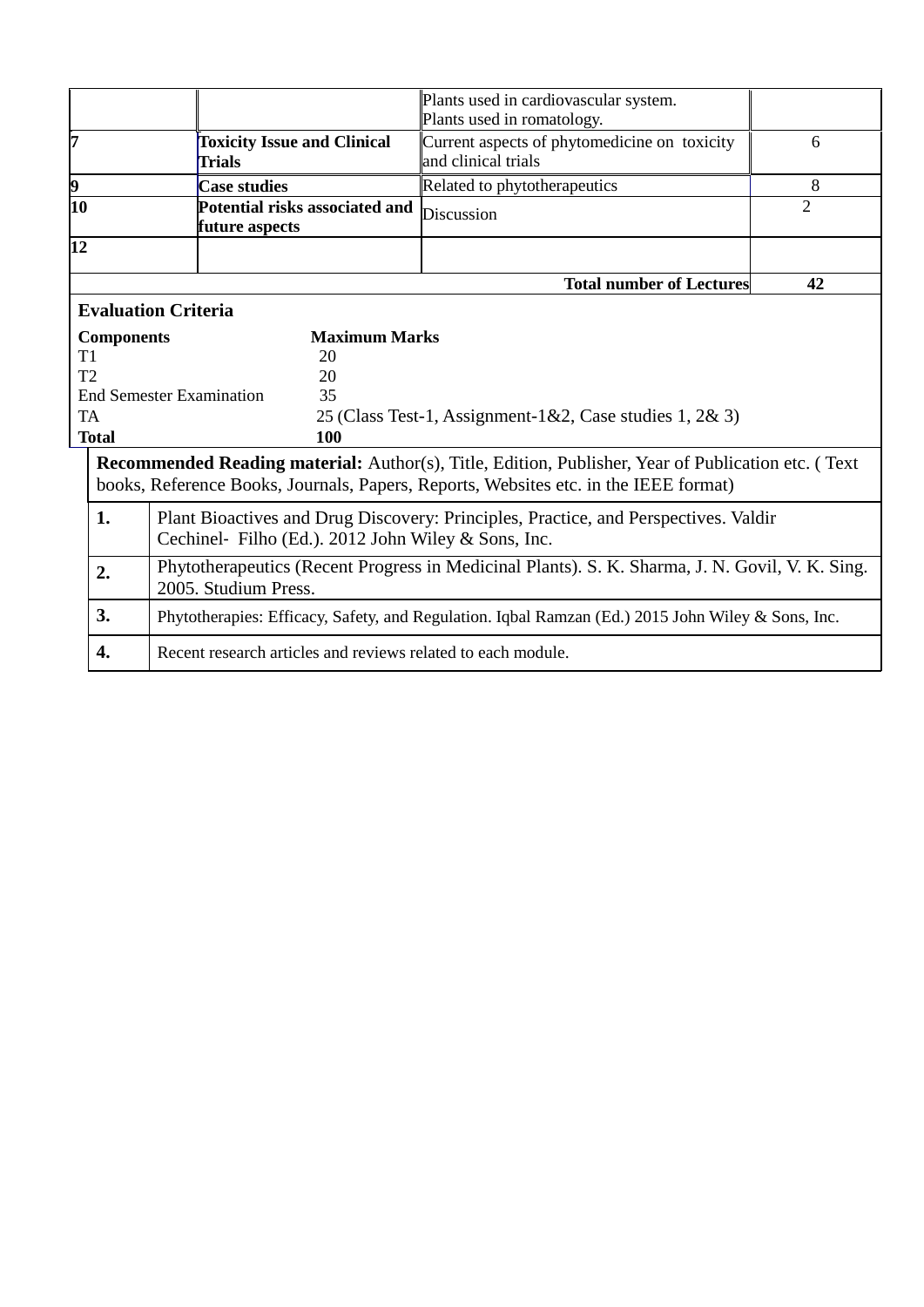## **Detailed Syllabus Lab-wise Breakup**

| <b>Course Code</b>                                                                                                                                                       |  | 17M15BT111                                               | Semester Odd                                                                                                                                                                                                           |                      | Semester I Session 2019 - 2020     |                                                                                                                                      |                |
|--------------------------------------------------------------------------------------------------------------------------------------------------------------------------|--|----------------------------------------------------------|------------------------------------------------------------------------------------------------------------------------------------------------------------------------------------------------------------------------|----------------------|------------------------------------|--------------------------------------------------------------------------------------------------------------------------------------|----------------|
|                                                                                                                                                                          |  |                                                          | (specify Odd/Even)                                                                                                                                                                                                     |                      | <b>Month from July to December</b> |                                                                                                                                      |                |
| <b>Course Name</b>                                                                                                                                                       |  | <b>Biotechniques Lab-I</b>                               |                                                                                                                                                                                                                        |                      |                                    |                                                                                                                                      |                |
| <b>Credits</b>                                                                                                                                                           |  | 3                                                        |                                                                                                                                                                                                                        | <b>Contact Hours</b> |                                    | 6                                                                                                                                    |                |
| <b>Faculty (Names)</b>                                                                                                                                                   |  | Coordinator(s)                                           | Dr. Reema Gabrani                                                                                                                                                                                                      |                      |                                    |                                                                                                                                      |                |
|                                                                                                                                                                          |  | Teacher(s)<br>(Alphabetically)                           | Rani                                                                                                                                                                                                                   |                      |                                    | Dr. Chakresh K. Jain, Dr. Indira P. Sarethy, Dr. Priyadarshini, Dr.<br>Reema Gabrani, Dr. Sujata Mohanty, Dr. Vibha Gupta, Dr. Vibha |                |
| <b>COURSE OUTCOMES</b>                                                                                                                                                   |  |                                                          |                                                                                                                                                                                                                        |                      |                                    |                                                                                                                                      |                |
| C111.1                                                                                                                                                                   |  | Apply basic analytical techniques in biotechnology       |                                                                                                                                                                                                                        |                      |                                    |                                                                                                                                      |                |
| C111.2                                                                                                                                                                   |  | Develop skills in molecular biology techniques           |                                                                                                                                                                                                                        |                      |                                    |                                                                                                                                      |                |
| C111.3                                                                                                                                                                   |  | Examine and analyse gene expression                      |                                                                                                                                                                                                                        |                      |                                    |                                                                                                                                      |                |
| C111.4                                                                                                                                                                   |  | Make use of purification techniques for natural products |                                                                                                                                                                                                                        |                      |                                    |                                                                                                                                      |                |
| <b>Module</b><br>No.                                                                                                                                                     |  | <b>Title of the Module</b>                               | <b>List of Experiments</b>                                                                                                                                                                                             |                      |                                    |                                                                                                                                      | CO             |
| 1.                                                                                                                                                                       |  | Analytical techniques                                    | To explore drug-protein interactions                                                                                                                                                                                   |                      |                                    |                                                                                                                                      | $\overline{2}$ |
| 2.                                                                                                                                                                       |  | Molecular<br>biology<br>techniques                       | Cloning strategy: Virtual lab, Screening of recombinants:<br>isolate recombinant plasmid DNA from bacterial cells;<br>Restriction enzyme digestion, separate and visualize DNA bands<br>by agarose gel electrophoresis |                      |                                    |                                                                                                                                      |                |
| 3.                                                                                                                                                                       |  | Gene expression<br>techniques                            | Designing primers for amplification of gene of interest by<br>PCR, PCR amplification, analyze PCR products; Analysis<br>a recombinant protein by polyacrylamide<br>οf<br>gel<br>electrophoresis                        |                      |                                    |                                                                                                                                      | 3              |
| 4.                                                                                                                                                                       |  | Purification<br>techniques                               | To obtain antimicrobial compound from bacterial culture; to<br>purify the antimicrobial compound by column chromatography;<br>use of bioactivity-guided fractionation to analyse and quantify<br>the compound          |                      |                                    |                                                                                                                                      | 3              |
|                                                                                                                                                                          |  |                                                          | <b>Total</b>                                                                                                                                                                                                           |                      |                                    |                                                                                                                                      | 12             |
| <b>Evaluation Criteria</b>                                                                                                                                               |  |                                                          |                                                                                                                                                                                                                        |                      |                                    |                                                                                                                                      |                |
| <b>Maximum Marks</b><br><b>Components</b><br>Mid-Term Viva<br>20<br>Day-to-Day (Lab record,<br>attendance, performance)<br>60<br>Final Viva<br>20<br><b>Total</b><br>100 |  |                                                          |                                                                                                                                                                                                                        |                      |                                    |                                                                                                                                      |                |

**Recommended Reading material:** Author(s), Title, Edition, Publisher, Year of Publication etc. (Text books, Reference Books, Journals, Reports, Websites etc. in the IEEE format)

| Introduction to Biotechnology, Laboratory Manual:                                |
|----------------------------------------------------------------------------------|
| http://www.austincc.edu/awheeler/Files/BIOL%201414%20Fall%202011/BIOL1414 Lab%20 |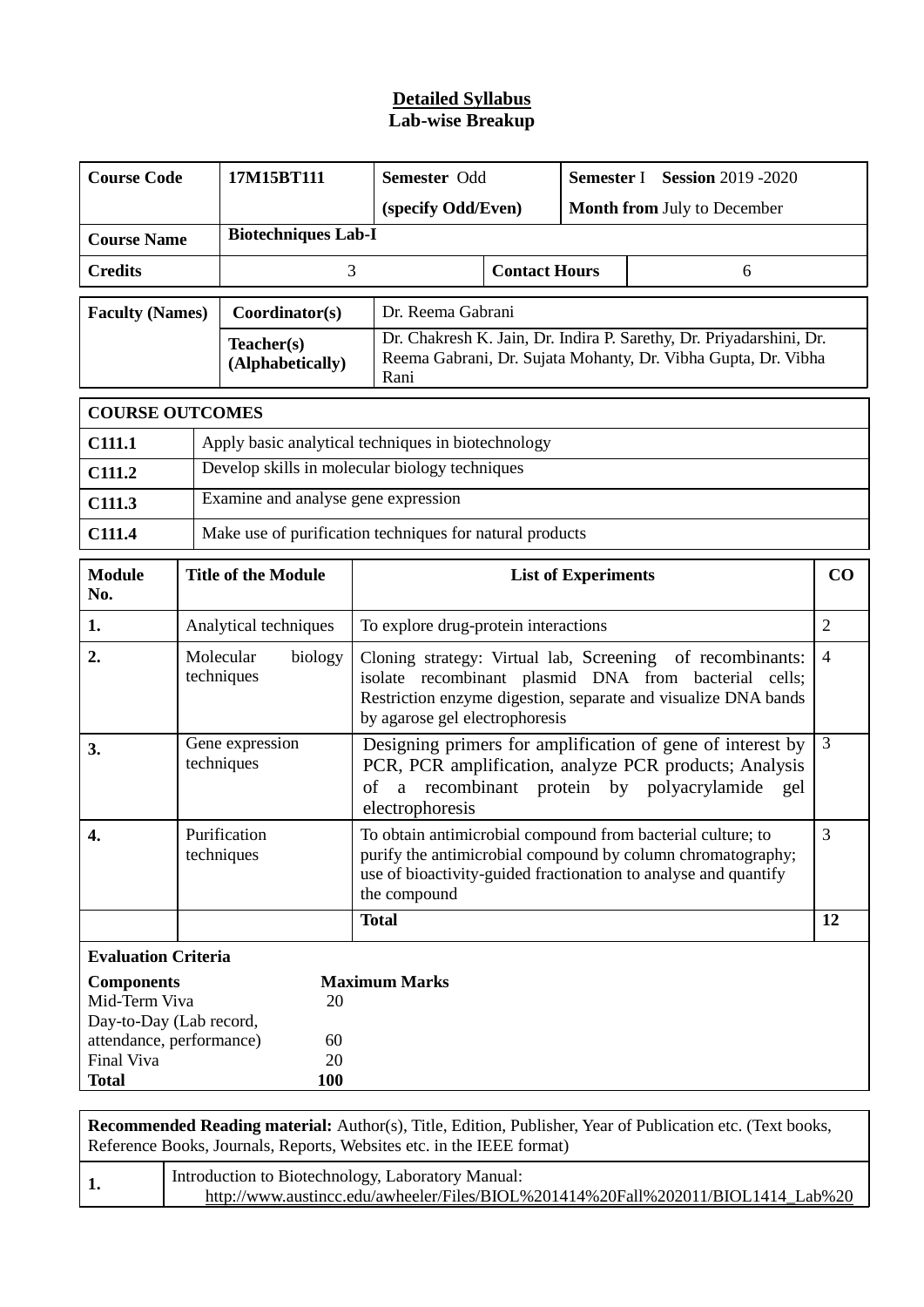|    | Manual Fall%202011.pdf                                                                                                                                                                                                          |
|----|---------------------------------------------------------------------------------------------------------------------------------------------------------------------------------------------------------------------------------|
|    | Frederick M. Ausubel, Roger Brent, Robert E. Kingston, David D. Moore, J.G. Seidman, John A.<br>Smith, Kevin Struhl (eds.) Current Protocols in Molecular Biology. John Wiley & Sons Inc; ringbou<br>edition (December 4, 2003) |
| 3. | Molecular Biology web book- http://www.web-books.com/MoBio/                                                                                                                                                                     |
|    | Methods standardized in lab                                                                                                                                                                                                     |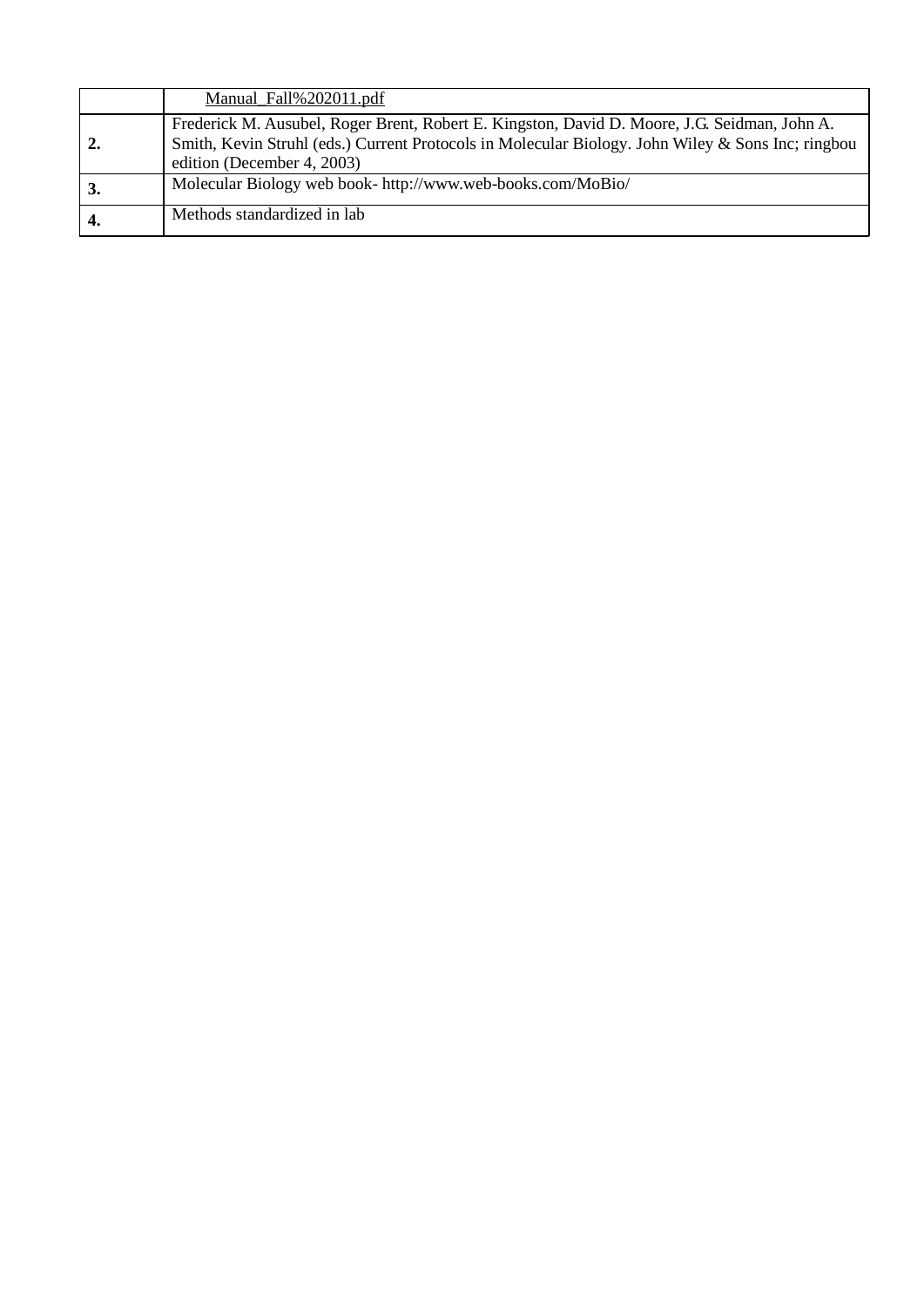# **Detailed Syllabus**

| <b>Course Code</b>                                                       |                                                                                                                                                                                                                                            | 18M11GE11<br>Semester Odd<br>Semester I Session 2019-2020<br>Month from July to December               |           |                                                                                        |                                |  |                                             |                                                  |                                   |
|--------------------------------------------------------------------------|--------------------------------------------------------------------------------------------------------------------------------------------------------------------------------------------------------------------------------------------|--------------------------------------------------------------------------------------------------------|-----------|----------------------------------------------------------------------------------------|--------------------------------|--|---------------------------------------------|--------------------------------------------------|-----------------------------------|
| <b>Course Name</b>                                                       |                                                                                                                                                                                                                                            | Research Methodology & Intellectual Property Rights                                                    |           |                                                                                        |                                |  |                                             |                                                  |                                   |
| <b>Credits</b>                                                           |                                                                                                                                                                                                                                            | $\overline{2}$                                                                                         |           |                                                                                        | <b>Contact</b><br><b>Hours</b> |  | $2 - 0 - 0$                                 |                                                  |                                   |
| <b>Faculty</b>                                                           |                                                                                                                                                                                                                                            | Coordinator(s)                                                                                         |           |                                                                                        | Prof. B.P. Chamola             |  |                                             |                                                  |                                   |
| (Names)                                                                  |                                                                                                                                                                                                                                            | Teacher(s)<br>Prof. B.P. Chamola<br>(Alphabetically                                                    |           |                                                                                        |                                |  |                                             |                                                  |                                   |
| <b>COURSE OUTCOMES</b>                                                   |                                                                                                                                                                                                                                            |                                                                                                        |           |                                                                                        |                                |  |                                             |                                                  | <b>COGNITIVE</b><br><b>LEVELS</b> |
| After pursuing the above mentioned course, the students will be able to: |                                                                                                                                                                                                                                            |                                                                                                        |           |                                                                                        |                                |  |                                             |                                                  |                                   |
| CO1                                                                      |                                                                                                                                                                                                                                            | understand the basic concepts and types of research                                                    |           |                                                                                        |                                |  |                                             |                                                  | Understanding<br>Level $(C2)$     |
| CO <sub>2</sub>                                                          |                                                                                                                                                                                                                                            | define a research problem, its formulation, methodologies and<br>analyze research related information  |           |                                                                                        |                                |  |                                             |                                                  | Analyzing<br>Level $(C4)$         |
| CO <sub>3</sub>                                                          |                                                                                                                                                                                                                                            | follow research ethics, understand IPR, patents and their filing<br>related to their innovative works. |           |                                                                                        |                                |  |                                             |                                                  | Understanding<br>Level $(C2)$     |
| CO <sub>4</sub>                                                          | understand and analyze the statistical data and apply the<br>relevant test of hypothesis in their research problems                                                                                                                        |                                                                                                        |           |                                                                                        |                                |  | Analyzing<br>Level $(C4)$                   |                                                  |                                   |
|                                                                          |                                                                                                                                                                                                                                            |                                                                                                        |           |                                                                                        |                                |  |                                             |                                                  |                                   |
| <b>Module</b><br>No.                                                     | Title of the<br><b>Topics in the Module</b><br><b>Module</b>                                                                                                                                                                               |                                                                                                        |           |                                                                                        |                                |  | No. of<br><b>Lectures for</b><br>the module |                                                  |                                   |
| 1.                                                                       | Research                                                                                                                                                                                                                                   |                                                                                                        |           | research? How to read a Journal paper?                                                 |                                |  |                                             | What is research? Types of research. What is not | 3                                 |
| 2.                                                                       | How to write report? Use of Mendeley in report<br>Report<br>writing. How to write a research paper?<br>writing<br>Problem identification and solving.                                                                                      |                                                                                                        |           |                                                                                        |                                |  | 4                                           |                                                  |                                   |
| 3.                                                                       | Ethics, IPR<br>Research ethics, patents, intellectual property<br>rights, plagiarism regulation 2018. Steps in<br>and Research<br>research process and common methodologies<br>methodologie<br>to attempt solution to research paper.<br>S |                                                                                                        |           |                                                                                        |                                |  | 8                                           |                                                  |                                   |
| 4.                                                                       | Basic statistical concepts. Handling of raw<br><b>Basics</b> of<br>data, Some common probability distributions.<br>statistics and<br>probability<br>distributions                                                                          |                                                                                                        |           |                                                                                        |                                |  |                                             | 7                                                |                                   |
| 5.                                                                       | Test of<br>and                                                                                                                                                                                                                             | hypothesis<br>regression                                                                               | analysis. | Hypothesis testing. Parametric and non-<br>parametric data, Introduction to regression |                                |  |                                             |                                                  | 8                                 |

#### **Lecture-wise Breakup**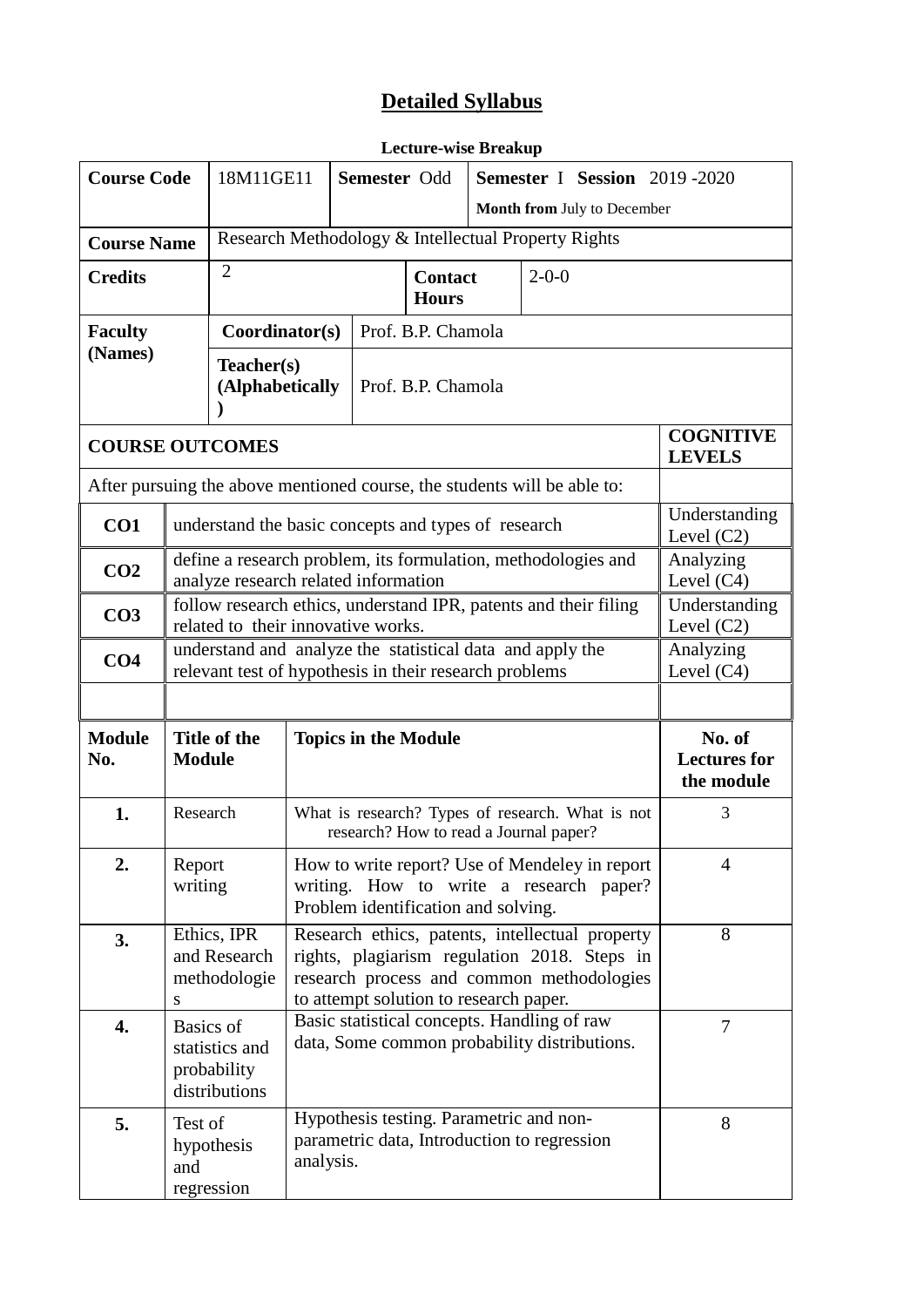|              | analysis                                                           |  |                                                                                                                                                                                           |     |  |  |  |  |  |
|--------------|--------------------------------------------------------------------|--|-------------------------------------------------------------------------------------------------------------------------------------------------------------------------------------------|-----|--|--|--|--|--|
|              | <b>Total number of Lectures</b>                                    |  |                                                                                                                                                                                           |     |  |  |  |  |  |
|              | (Course delivery method: open ended discussion, guided self-study, |  |                                                                                                                                                                                           |     |  |  |  |  |  |
|              |                                                                    |  |                                                                                                                                                                                           |     |  |  |  |  |  |
|              | <b>Evaluation Criteria</b>                                         |  |                                                                                                                                                                                           |     |  |  |  |  |  |
|              | <b>Components</b>                                                  |  | <b>Maximum Marks</b>                                                                                                                                                                      |     |  |  |  |  |  |
|              | Viva -1 before T2 1 Exam                                           |  | 15                                                                                                                                                                                        |     |  |  |  |  |  |
|              | Viva -2 after End Sem.                                             |  | 20                                                                                                                                                                                        |     |  |  |  |  |  |
|              | <b>End Semester Examination</b>                                    |  | 35                                                                                                                                                                                        |     |  |  |  |  |  |
|              | Assignments                                                        |  | 30 (Quiz, Assignments)                                                                                                                                                                    |     |  |  |  |  |  |
| <b>Total</b> |                                                                    |  | <b>100</b>                                                                                                                                                                                |     |  |  |  |  |  |
|              |                                                                    |  | <b>Recommended Reading material:</b> Author(s), Title, Edition, Publisher, Year of Publication<br>etc. (Text books, Reference Books, Journals, Reports, Websites etc. in the IEEE format) |     |  |  |  |  |  |
| 1.           |                                                                    |  | <b>Stuart Melville and Wayne Goddard, Research methodology: An Introduction for</b><br>Science & Engineering Students, Kenwyn, South Africa : Juta& Co. Ltd., 1996.                       |     |  |  |  |  |  |
| 2.           | International, New Delhi, 2009.                                    |  | Kothari, C.R., Research Methodology: Methods and Techniques, New                                                                                                                          | Age |  |  |  |  |  |
| 3.           |                                                                    |  | <b>Kumar, Ranjit,</b> Research Methodology: A Step by Step Guide for Beginners, 2nd<br>Edition, Sage Publications Ltd., 2005.                                                             |     |  |  |  |  |  |
| 4.           |                                                                    |  | Ramappa, T., Intellectual Property Rights Under WTO, S. Chand, New Delhi, 2008.                                                                                                           |     |  |  |  |  |  |
| 5.           |                                                                    |  | Wayne Goddard and Stuart Melville, Research Methodology: An Introduction,<br>Kenwyn, South Africa : Juta& Co, 2001.                                                                       |     |  |  |  |  |  |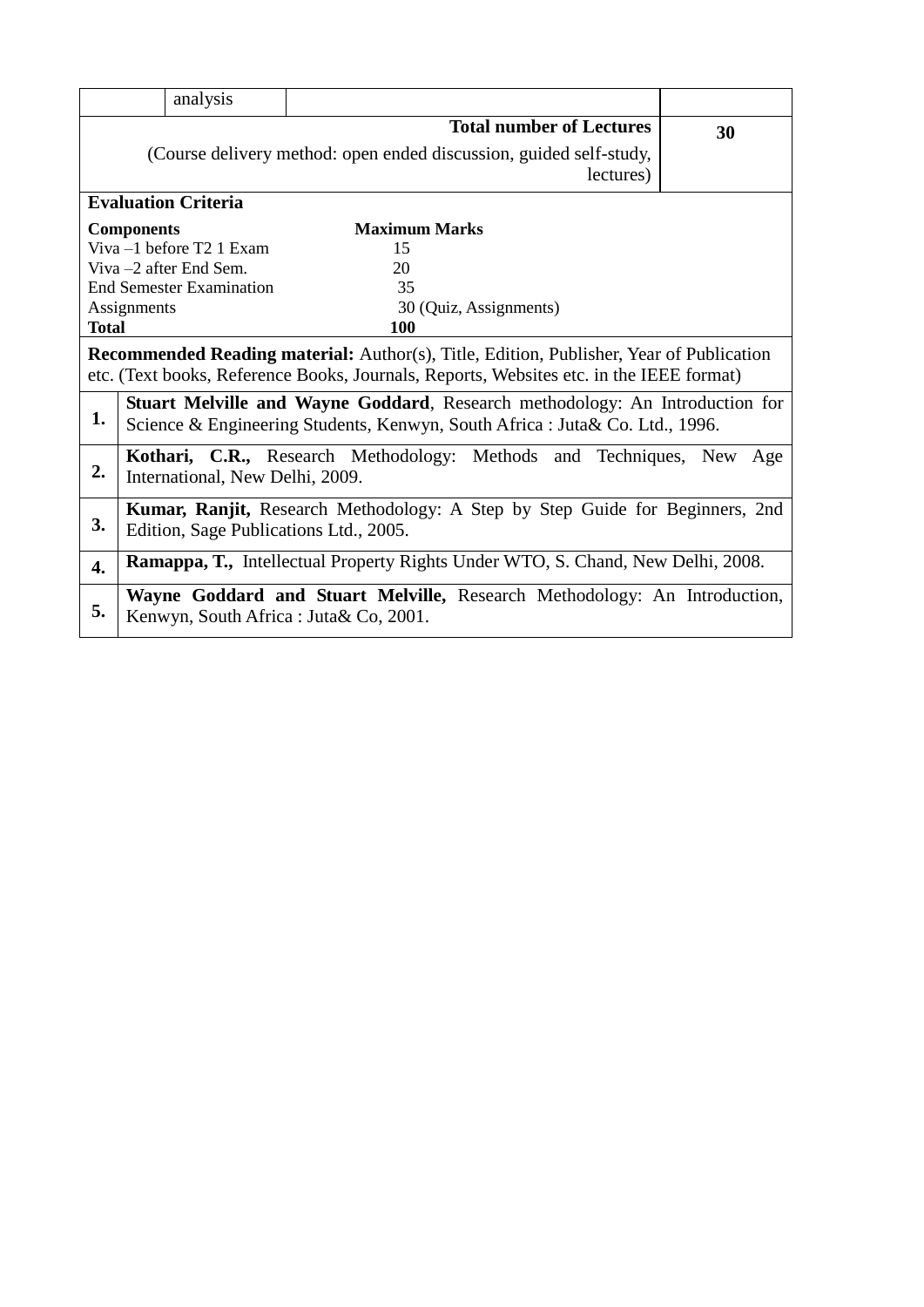# **Detailed Syllabus**

|                            | <b>Lecture-wise Breakup</b>   |                                      |                                                                                                                                                                                                                                   |                                                                                                                                                           |                      |                              |  |                                 |                                             |
|----------------------------|-------------------------------|--------------------------------------|-----------------------------------------------------------------------------------------------------------------------------------------------------------------------------------------------------------------------------------|-----------------------------------------------------------------------------------------------------------------------------------------------------------|----------------------|------------------------------|--|---------------------------------|---------------------------------------------|
| <b>Course Code</b>         |                               | 18M12BT211                           |                                                                                                                                                                                                                                   | Semester Odd                                                                                                                                              |                      | Semester I Session 2019-2020 |  |                                 |                                             |
|                            |                               |                                      |                                                                                                                                                                                                                                   | (specify Odd/Even)                                                                                                                                        |                      | Month from July To December  |  |                                 |                                             |
| <b>Course Name</b>         |                               |                                      |                                                                                                                                                                                                                                   | PUBLIC HEALTH ECONOMICS AND POLICY                                                                                                                        |                      |                              |  |                                 |                                             |
| <b>Credits</b>             |                               |                                      | 3                                                                                                                                                                                                                                 |                                                                                                                                                           | <b>Contact Hours</b> |                              |  | 3                               |                                             |
| <b>Faculty (Names)</b>     |                               | Coordinator(s)                       |                                                                                                                                                                                                                                   | DR. ASHWANI MATHUR                                                                                                                                        |                      |                              |  |                                 |                                             |
|                            |                               | Teacher(s)<br>(Alphabetically)       |                                                                                                                                                                                                                                   | DR. ASHWANI MATHUR                                                                                                                                        |                      |                              |  |                                 |                                             |
| <b>COURSE OUTCOMES</b>     |                               |                                      |                                                                                                                                                                                                                                   |                                                                                                                                                           |                      |                              |  |                                 | <b>COGNITIVE LEVELS</b>                     |
| C141.1                     |                               | research methods in Public Health    |                                                                                                                                                                                                                                   | Explain Government policies, socio-economic conditions and                                                                                                |                      |                              |  |                                 | Understanding (Level 2)                     |
| C141.2                     |                               |                                      |                                                                                                                                                                                                                                   | Explain fundamentals of disease epidemiology                                                                                                              |                      |                              |  |                                 | Understanding (Level 2)                     |
| C141.3                     |                               | from primary and secondary data      |                                                                                                                                                                                                                                   | Applying computational tools for determining health indicators                                                                                            |                      |                              |  | Applying (Level 3)              |                                             |
| C141.4                     |                               |                                      |                                                                                                                                                                                                                                   | Analysis of the role of health care in policy making                                                                                                      |                      |                              |  | Analyzing (Level 4)             |                                             |
| <b>Module</b><br>No.       | Title of the<br><b>Module</b> |                                      |                                                                                                                                                                                                                                   | <b>Topics in the Module</b>                                                                                                                               |                      |                              |  |                                 | No. of<br><b>Lectures</b> for<br>the module |
| 1.                         | Importance                    | of<br>Public Health                  | Introduction to Public Health, Health Promotion and<br>Disease Prevention, Relevance of policy response in<br>public health, Public health research methods - qualitative<br>and quantitative methods, Role of ethics in research |                                                                                                                                                           |                      |                              |  | 6                               |                                             |
| 2.                         | <b>Basic</b>                  | Epidemiology                         | Introduction to Fundamentals of Epidemiology; Disease-<br>History, prevention and intervention; measurement of<br>occurrence, effect and impact; cohort studies                                                                   |                                                                                                                                                           |                      |                              |  |                                 | 7                                           |
| 3.                         |                               | Statistical Tool in<br>Public Health |                                                                                                                                                                                                                                   | Introduction to probability, Probability Distribution,<br>Hypothesis testing, Baye's Theorem, Continuous and<br>categorical outcome                       |                      |                              |  |                                 | 5                                           |
| 4.                         | and<br>economics              | Health Economics<br>micro            |                                                                                                                                                                                                                                   | Economics and Health; Use and understanding of Universal<br>indicators, HDI, LE, Mortality and Morbidity; Principles of<br>economics in health            |                      |                              |  |                                 | 6                                           |
| 5.                         | Economic<br>Evaluation        |                                      |                                                                                                                                                                                                                                   | Welfare economics, monetary value of health changes;<br>revealed and expressed preference approach, cost benefit<br>analysis, cost effectiveness analysis |                      |                              |  |                                 | 6                                           |
| 6.                         | Health<br>Analysis            | Policy                               | Policy analysis process; health care and health policy; Role<br>of government in policy making; Policy analysis process-<br>identification, evaluation (technology assessment; economic<br>viability)                             |                                                                                                                                                           |                      |                              |  |                                 | $\overline{7}$                              |
| 7.                         |                               | Health financing                     | Cost behaviour and break even analysis, depreciation<br>concept, health as inventory and investment                                                                                                                               |                                                                                                                                                           |                      |                              |  |                                 | 5                                           |
|                            |                               |                                      |                                                                                                                                                                                                                                   |                                                                                                                                                           |                      |                              |  | <b>Total number of Lectures</b> | 42                                          |
| <b>Evaluation Criteria</b> |                               |                                      |                                                                                                                                                                                                                                   |                                                                                                                                                           |                      |                              |  |                                 |                                             |
| <b>Components</b>          |                               |                                      |                                                                                                                                                                                                                                   | <b>Maximum Marks</b>                                                                                                                                      |                      |                              |  |                                 |                                             |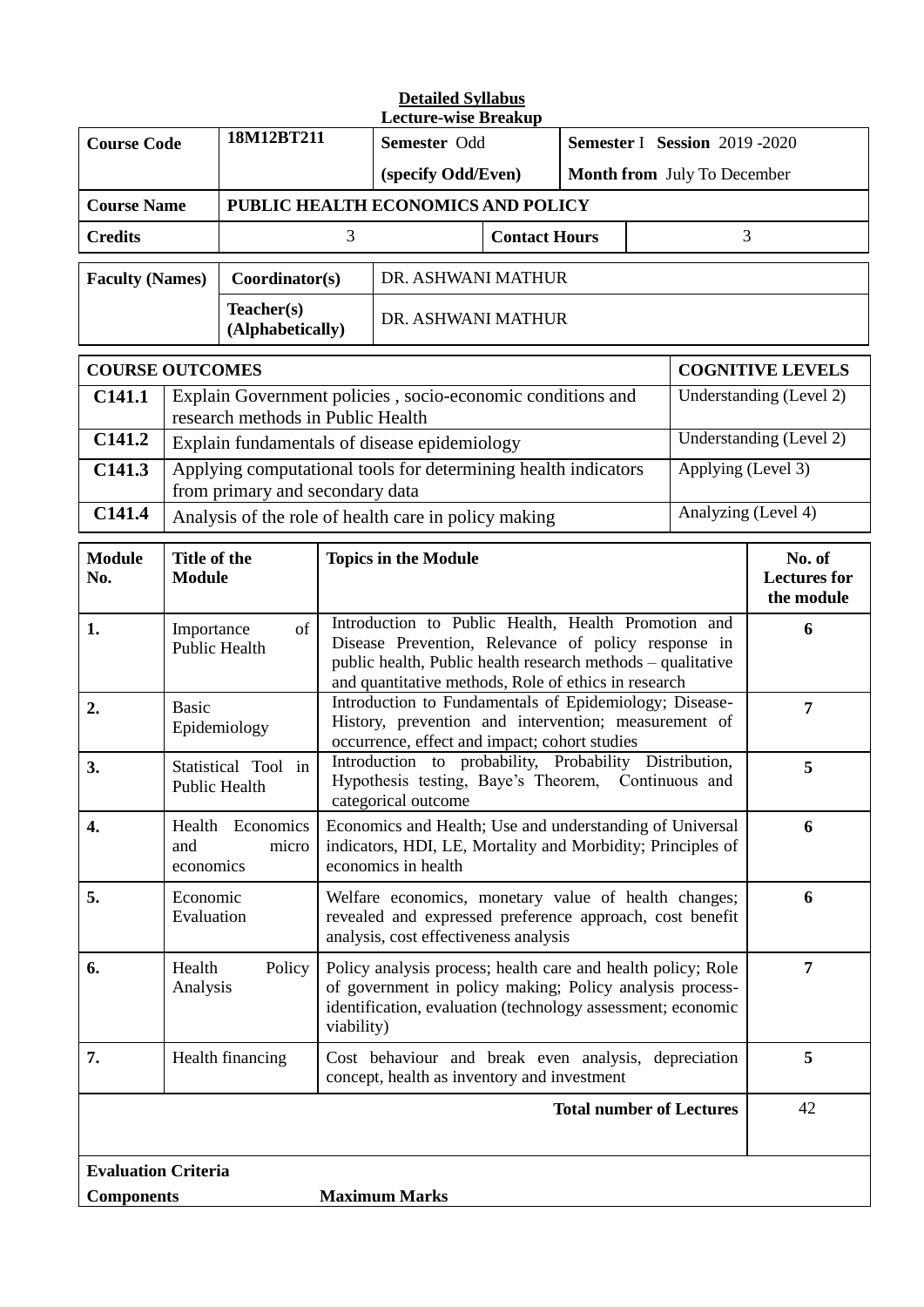|                                 | 20                                     |
|---------------------------------|----------------------------------------|
| ፐን                              | 20                                     |
| <b>End Semester Examination</b> | 35                                     |
| TA                              | 25 (Assignment / Class Test-1 $\& 2$ ) |
| <b>Total</b>                    | 100                                    |
|                                 |                                        |

|    | Schneider, M-J. Introduction to Public Health. Jones and Bartlett Publishers, USA, 5th Edition, 2020                |
|----|---------------------------------------------------------------------------------------------------------------------|
| 2. | Bhattacharya, J., Hyde, T., Tu, P. Health Economics. Palgrave Macmillan, 2006                                       |
| 3. | Drummond M., et al. Methods for the Economic Evaluation of health care programmes. Oxford University<br>Press, 2015 |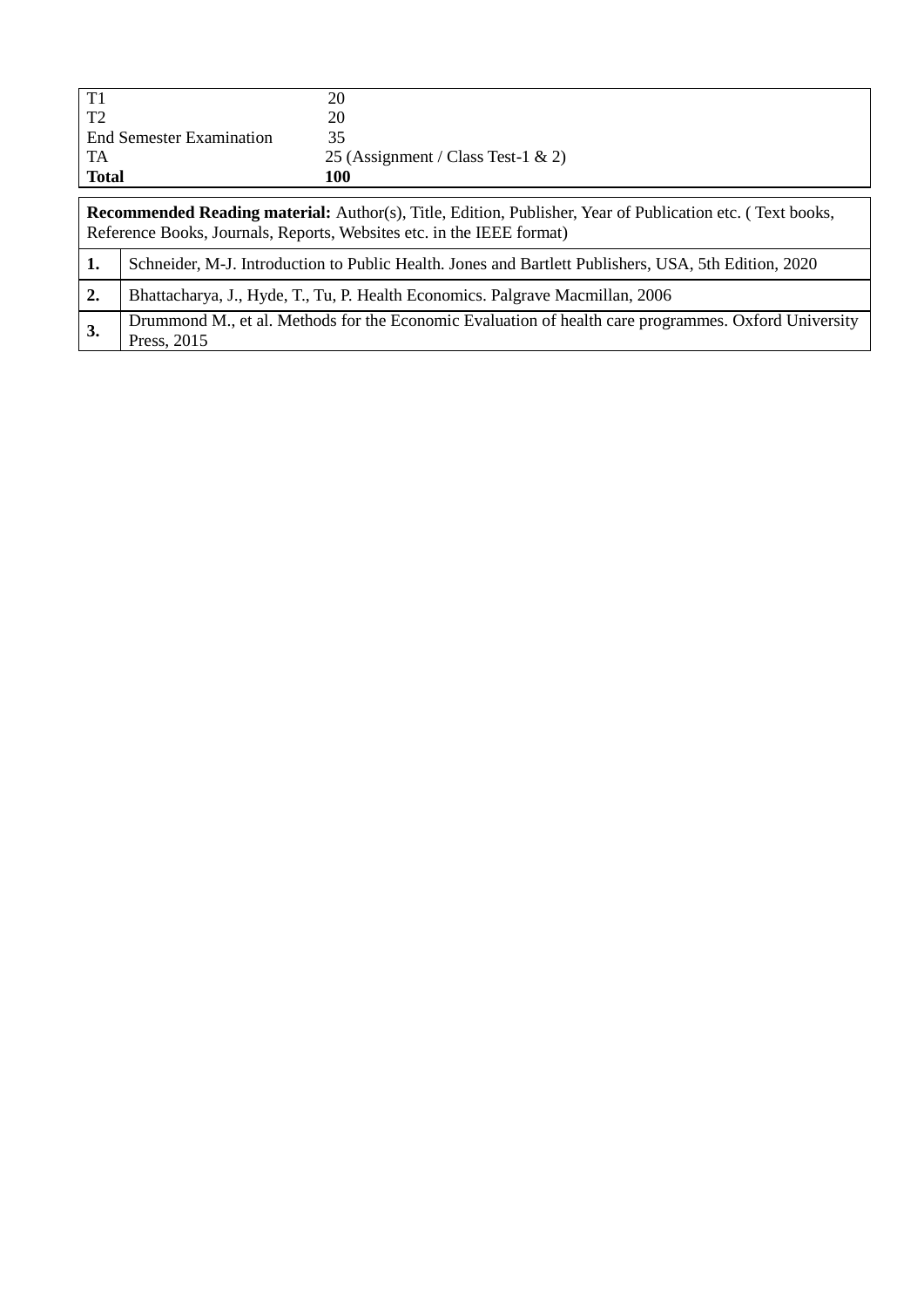| <b>Course Code</b>     | 19M12BT113<br>Semester: Odd    |                         |                      | Semester: DD X & M.Tech-I |                               |  |
|------------------------|--------------------------------|-------------------------|----------------------|---------------------------|-------------------------------|--|
|                        |                                |                         |                      |                           | <b>Session</b> 2019-2020      |  |
|                        |                                |                         |                      |                           | <b>Month July to December</b> |  |
| <b>Course Name</b>     | <b>Sustainable Agriculture</b> |                         |                      |                           |                               |  |
| <b>Credits</b>         | 3                              |                         | <b>Contact Hours</b> |                           | 3                             |  |
| <b>Faculty (Names)</b> | Coordinator(s)                 | Prof. S Krishna Sundari |                      |                           |                               |  |
|                        | Teacher(s)<br>(Alphabetically) | Prof. S Krishna Sundari |                      |                           |                               |  |

|                 | <b>COURSE OUTCOMES</b>                                                                           |  |  |  |  |  |  |
|-----------------|--------------------------------------------------------------------------------------------------|--|--|--|--|--|--|
| CO131.1         | Interpret various practices in sustainable agriculture and sustainable food systems<br>$\bullet$ |  |  |  |  |  |  |
| $\vert$ CO131.2 | Examine methods to promote soil health, minimize water use, and decrease<br>$\bullet$            |  |  |  |  |  |  |
|                 | pollution in farm soils                                                                          |  |  |  |  |  |  |
| CO131.3         | Outline appropriate certification guidelines and Economic Rules that apply for organic           |  |  |  |  |  |  |
|                 | farming and biotechnological farm inputs                                                         |  |  |  |  |  |  |
| CO131.4         | Recommend strategies to avoid degradation of soils on a farm through<br>$\bullet$                |  |  |  |  |  |  |
|                 | implementation of sustainable management practices in agriculture                                |  |  |  |  |  |  |

| <b>Module</b><br>No. | Title of the<br><b>Module</b>  | <b>Topics in the Module</b>                                                                                                                                                                                 | No. of<br><b>Lectures for</b><br>the module |
|----------------------|--------------------------------|-------------------------------------------------------------------------------------------------------------------------------------------------------------------------------------------------------------|---------------------------------------------|
| 1.                   | Soil health                    | Major types of soil, Soil structure and composition,<br>problems in soils & Soil life                                                                                                                       | $\overline{4}$                              |
| 2.                   | Soil degradation               | $\overline{4}$                                                                                                                                                                                              |                                             |
| 3.                   | Plant nutrition                | $\overline{4}$                                                                                                                                                                                              |                                             |
| 4.                   | Synthetic crop<br>chemicals    | $\overline{2}$                                                                                                                                                                                              |                                             |
| 5.                   | Phytotoxicity                  | Factors contributing to phyto toxicity, chemical toxicity,<br>soil pollutants, soil antagonists                                                                                                             | $\overline{4}$                              |
| 6.                   | Pest and diseases in<br>Plants | Major categories of plant diseases and associated crop<br>issues, Pest control & Preventative measures, integrated pest<br>management                                                                       | $\overline{4}$                              |
| 7.                   | Sustainable ways of<br>farming | Different methods for Sustainable ways of farming,<br>processes involved, advantages, strategy for implementation,<br>Introduction to Land Management programs                                              | 6                                           |
| 8.                   | Organic farming                | Natural farming, Safe Cultivation techniques,<br>Cover crops, biofertilizers, biopesticides, bioinoculants, zero<br>chemical input agriculture                                                              | 5                                           |
| 9.                   | <b>Tools</b>                   | for Irrigation systems & sustainability, Weed Management,<br>Sustainable farming cropping seasonal variations, plantation times, crop rotation,<br>energy farming, restoring marginal lands and brown field | $\overline{3}$                              |
| <b>10</b>            | Agriculture                    | Economic principles of agriculture, Financial sustainability                                                                                                                                                | $\overline{3}$                              |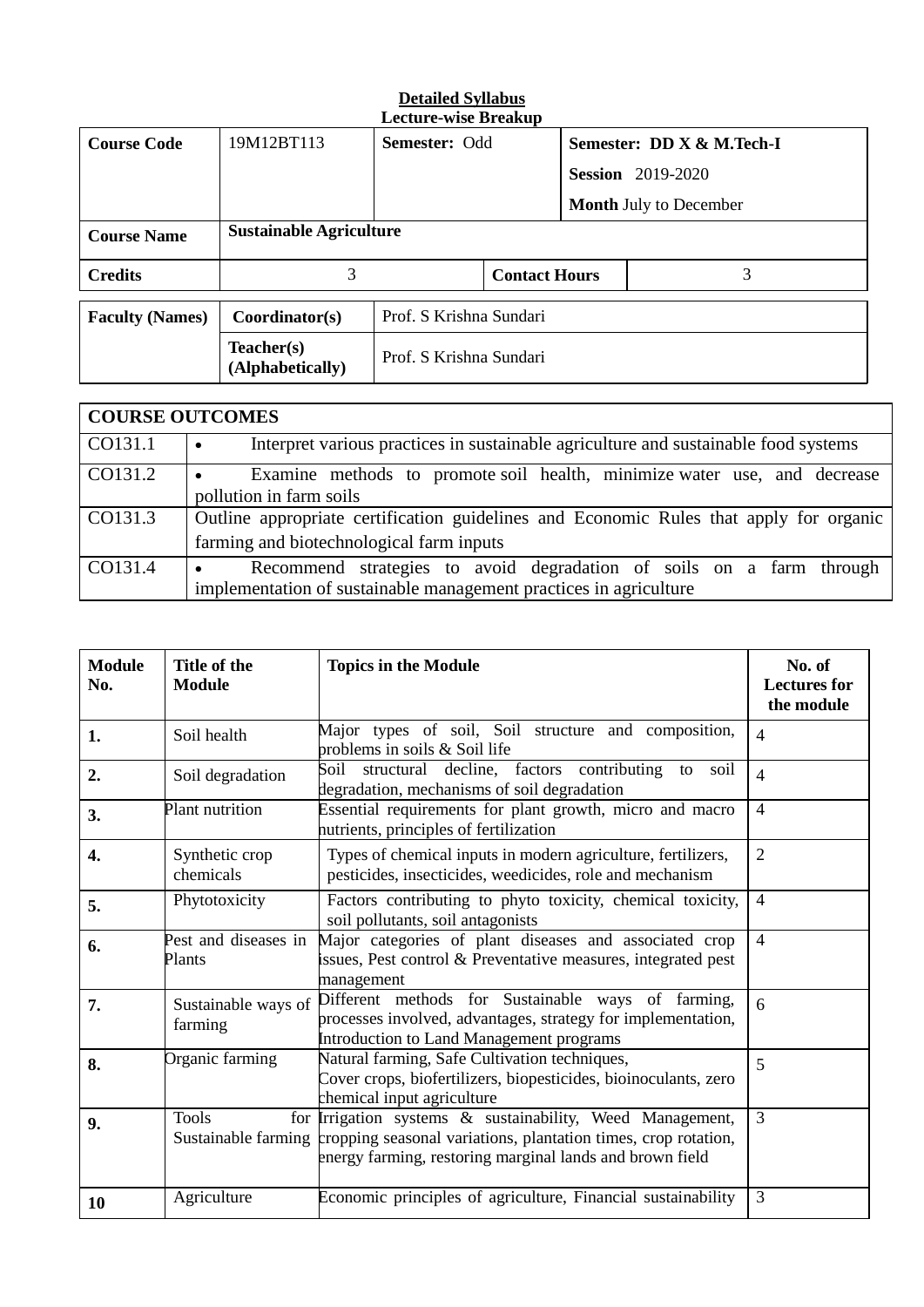|                                                                                                                                                                                           | economics                                                                                              |                                                                                                                         |                |  |  |  |
|-------------------------------------------------------------------------------------------------------------------------------------------------------------------------------------------|--------------------------------------------------------------------------------------------------------|-------------------------------------------------------------------------------------------------------------------------|----------------|--|--|--|
| 11                                                                                                                                                                                        | Agriculture                                                                                            | Certification $\&$ guidelines for crop inputs (organic,<br>biological inputs, hormones and others), IPR in agriculture, | $\overline{3}$ |  |  |  |
|                                                                                                                                                                                           | regulatory matters                                                                                     |                                                                                                                         |                |  |  |  |
|                                                                                                                                                                                           |                                                                                                        | Role of Regulatory bodies                                                                                               |                |  |  |  |
|                                                                                                                                                                                           |                                                                                                        | <b>Total number of Lectures</b>                                                                                         | 42             |  |  |  |
| <b>Evaluation Criteria</b>                                                                                                                                                                |                                                                                                        |                                                                                                                         |                |  |  |  |
| <b>Components</b>                                                                                                                                                                         |                                                                                                        | <b>Maximum Marks</b>                                                                                                    |                |  |  |  |
| T1                                                                                                                                                                                        |                                                                                                        | 20                                                                                                                      |                |  |  |  |
| T <sub>2</sub>                                                                                                                                                                            |                                                                                                        | 20                                                                                                                      |                |  |  |  |
|                                                                                                                                                                                           | <b>End Semester Examination</b>                                                                        | 35                                                                                                                      |                |  |  |  |
| TA.                                                                                                                                                                                       |                                                                                                        | $25$ ()                                                                                                                 |                |  |  |  |
| <b>Total</b>                                                                                                                                                                              |                                                                                                        | 100                                                                                                                     |                |  |  |  |
| <b>Recommended Reading material:</b> Author(s), Title, Edition, Publisher, Year of Publication etc. (Text books,<br>Reference Books, Journals, Reports, Websites etc. in the IEEE format) |                                                                                                        |                                                                                                                         |                |  |  |  |
| 1.                                                                                                                                                                                        | Sustainable Agriculture- Beyond Organic Farming, editor: Sean Clark, MDPI, Basel, Switzerland,<br>2016 |                                                                                                                         |                |  |  |  |
| 2.                                                                                                                                                                                        |                                                                                                        | Technical reports of USDA, UNDP, ICAR, 2017, 2018                                                                       |                |  |  |  |

**3.** Articles from Journals such as: Journal of Sustainable Agriculture; Agriculture, ecosystem &

Environment; Agroecology and Sustainable Food Systems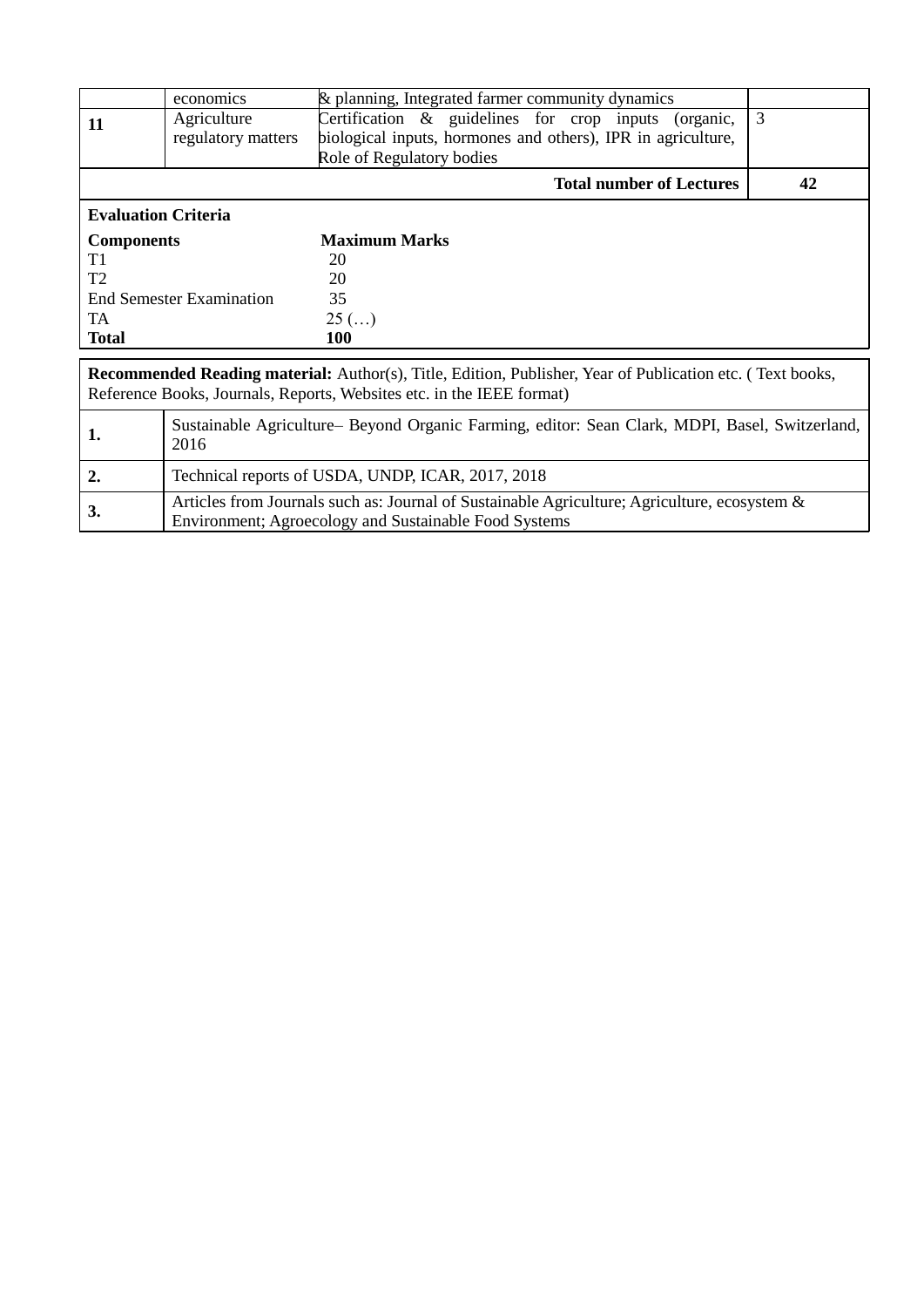| <b>Course Code</b>     |                               |  | 14M1NBT334/17<br><b>M12BT118</b> |                                                                                                   | <b>Semester</b>                                                                                 | <b>Semester I Session 2019 -2020</b><br><b>Month from July to December</b> |          |                  |                               |
|------------------------|-------------------------------|--|----------------------------------|---------------------------------------------------------------------------------------------------|-------------------------------------------------------------------------------------------------|----------------------------------------------------------------------------|----------|------------------|-------------------------------|
| <b>Course Name</b>     |                               |  |                                  |                                                                                                   | Odd                                                                                             |                                                                            |          |                  |                               |
|                        |                               |  |                                  |                                                                                                   | <b>Product Development in Biotechnology</b>                                                     |                                                                            |          |                  |                               |
| <b>Credits</b>         |                               |  |                                  | 3                                                                                                 |                                                                                                 | <b>Contact Hours</b>                                                       |          |                  | 3                             |
| <b>Faculty</b>         |                               |  | Coordinator(s)                   |                                                                                                   | Prof. Neeraj Wadhwa                                                                             |                                                                            |          |                  |                               |
| (Names)                |                               |  | Teacher(s)                       |                                                                                                   | Prof. Neeraj Wadhwa                                                                             |                                                                            |          |                  |                               |
|                        |                               |  | (Alphabetically)                 |                                                                                                   |                                                                                                 |                                                                            |          |                  |                               |
| <b>COURSE OUTCOMES</b> |                               |  |                                  |                                                                                                   |                                                                                                 |                                                                            |          |                  |                               |
| CO <sub>1</sub>        |                               |  |                                  |                                                                                                   | Outline various processes relevant for Biobusiness                                              |                                                                            |          |                  |                               |
| CO <sub>2</sub>        |                               |  |                                  |                                                                                                   | Compare marketing techniques and related ethics                                                 |                                                                            |          |                  |                               |
| CO <sub>3</sub>        |                               |  |                                  |                                                                                                   | Select appropriate technology for the production of Biological products                         |                                                                            |          |                  |                               |
| CO <sub>4</sub>        |                               |  |                                  |                                                                                                   | Explain financial, regulatory, health policy aspects for biobased industries                    |                                                                            |          |                  |                               |
|                        |                               |  |                                  |                                                                                                   |                                                                                                 |                                                                            |          |                  |                               |
| <b>Module</b><br>No.   | Title of the<br><b>Module</b> |  |                                  |                                                                                                   | <b>Topics in the Module</b>                                                                     |                                                                            |          |                  | No. of<br><b>Lectures for</b> |
|                        |                               |  |                                  |                                                                                                   |                                                                                                 |                                                                            |          |                  | the module                    |
| 1.                     |                               |  | <b>Biotechnology</b>             |                                                                                                   | Biotechnology as a function of science and                                                      |                                                                            |          |                  | 5                             |
|                        |                               |  | <b>Industries</b>                |                                                                                                   | business, Functional units                                                                      |                                                                            |          |                  |                               |
|                        | overview                      |  |                                  |                                                                                                   | Company structure and functions<br>Emerging technology                                          |                                                                            |          |                  |                               |
|                        |                               |  |                                  |                                                                                                   | convergences issues                                                                             |                                                                            |          |                  |                               |
| 2.                     |                               |  | <b>Business in the</b>           |                                                                                                   | Science/development,                                                                            | its<br>and<br>lab-                                                         | 14       |                  |                               |
|                        |                               |  | context of                       |                                                                                                   | development, Plant tissue culture                                                               |                                                                            |          |                  |                               |
|                        |                               |  | biotechnology<br>Entrepreneurshi |                                                                                                   | equipment- glasswares chemical requiremen--<br>construction, techniques in culturing and export |                                                                            |          |                  |                               |
|                        | $p-$                          |  |                                  |                                                                                                   | abroad, Vermitechnology, Mushroom cultivation,                                                  |                                                                            |          |                  |                               |
|                        |                               |  |                                  |                                                                                                   | single cell protein, Biofertilizer technology-                                                  |                                                                            |          |                  |                               |
|                        |                               |  |                                  | production, Textile processing, leather treatment,<br>leather industry set up Detergent industry, |                                                                                                 |                                                                            |          |                  |                               |
|                        |                               |  |                                  |                                                                                                   | bakery, Unit processes in food industry                                                         |                                                                            |          |                  |                               |
| 3.                     | <b>Product</b>                |  |                                  |                                                                                                   | a. Production of commercially important primary                                                 |                                                                            |          |                  | 12                            |
|                        |                               |  | development                      |                                                                                                   | metabolites like organic acids, amino acids and                                                 |                                                                            |          |                  |                               |
|                        |                               |  |                                  |                                                                                                   | alcohol & Production processes for various<br>classes of secondary metabolites: Antibiotics,    |                                                                            |          |                  |                               |
|                        |                               |  |                                  |                                                                                                   | Vitamins and Steroids.                                                                          |                                                                            |          |                  |                               |
|                        |                               |  |                                  |                                                                                                   | b.Production<br>of                                                                              | Enzymes,                                                                   |          |                  |                               |
|                        |                               |  |                                  |                                                                                                   | Biopesticides, Biofertilizers, Biopreservatives,<br>Biopolymers, Pulp and Paper, SINGLE CELL    |                                                                            |          |                  |                               |
|                        |                               |  | <b>PROTEIN</b>                   | &                                                                                                 | Mushroom                                                                                        |                                                                            | culture, |                  |                               |
|                        |                               |  |                                  |                                                                                                   | Bioremediation.                                                                                 |                                                                            |          |                  |                               |
|                        |                               |  |                                  |                                                                                                   | Bioprocess strategies in Plant Cell organ culture                                               |                                                                            |          |                  |                               |
| 4.                     |                               |  | <b>Biobusiness</b>               |                                                                                                   | and Animal Cell culture.<br>Concerns and oppurtunities,                                         |                                                                            |          | Environmental    | 6                             |
|                        | plans                         |  |                                  |                                                                                                   | clearances requirement                                                                          |                                                                            |          | from government, |                               |
|                        |                               |  |                                  |                                                                                                   | Quality checks and validation certificates,                                                     |                                                                            |          |                  |                               |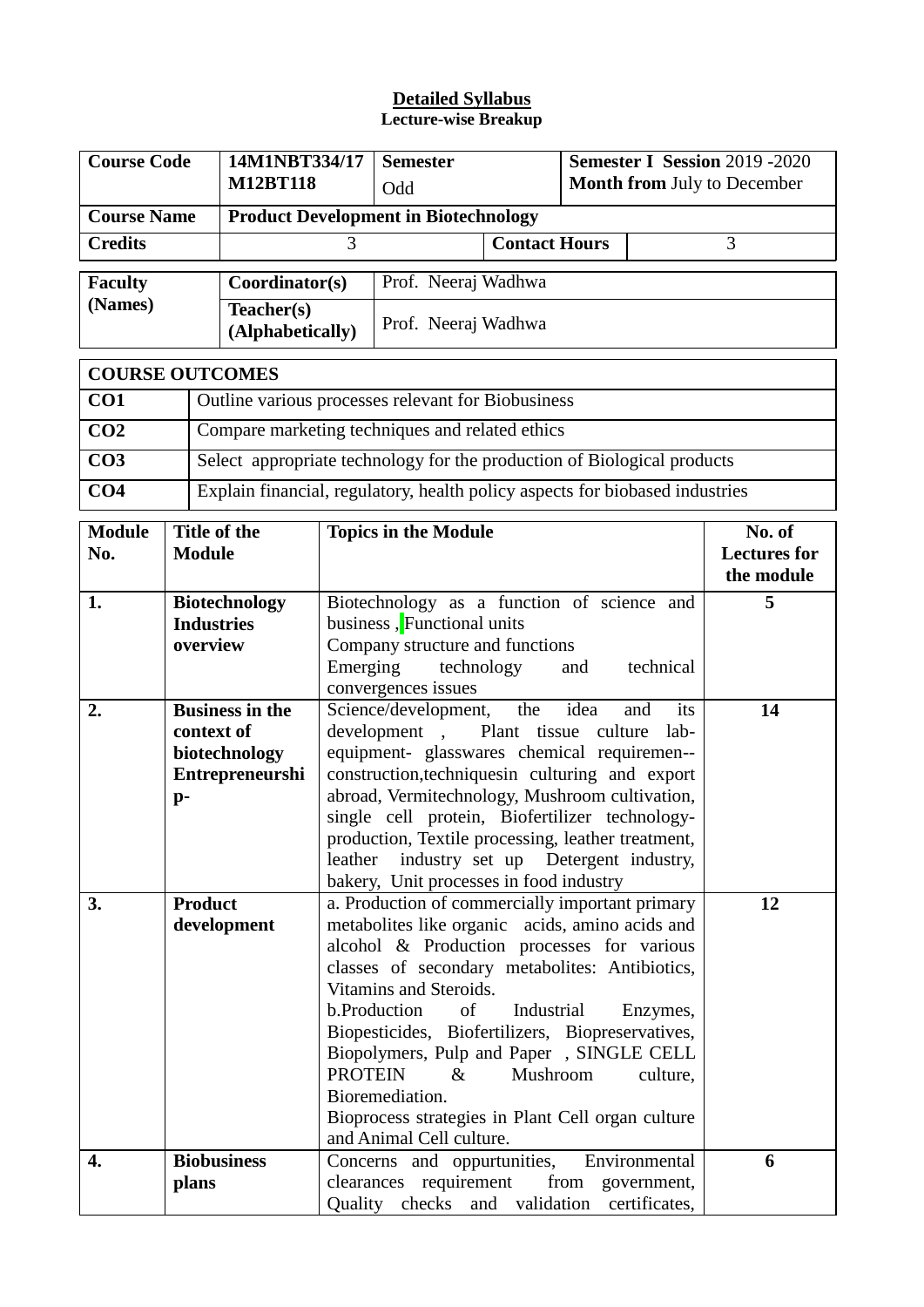|                                 |                                                  | Packaging<br>concerns, Policy and regulatory<br>concerns.                                 |    |
|---------------------------------|--------------------------------------------------|-------------------------------------------------------------------------------------------|----|
| 5.                              | <b>Bioremediation</b><br><b>Bioethics</b><br>and | Product<br>Sustainability,<br>development,<br>Environmental concerns of product and their | 5  |
|                                 | legal issues                                     | waste.                                                                                    |    |
|                                 |                                                  | <b>Total number of Lectures</b>                                                           | 42 |
|                                 | <b>Evaluation Criteria</b>                       |                                                                                           |    |
| <b>Components</b>               |                                                  | <b>Maximum Marks</b>                                                                      |    |
| T1                              |                                                  | 20                                                                                        |    |
| T <sub>2</sub>                  |                                                  | 20                                                                                        |    |
| <b>End Semester Examination</b> |                                                  | 35                                                                                        |    |
| <b>TA</b>                       |                                                  | 25 (Assignment)                                                                           |    |
| <b>Total</b>                    |                                                  | <b>100</b>                                                                                |    |

|                                                                              | <b>Recommended Reading material:</b> Author(s), Title, Edition, Publisher, Year of Publication etc. (Text |  |  |  |  |  |  |
|------------------------------------------------------------------------------|-----------------------------------------------------------------------------------------------------------|--|--|--|--|--|--|
| books, Reference Books, Journals, Reports, Websites etc. in the IEEE format) |                                                                                                           |  |  |  |  |  |  |
|                                                                              | Jordan, J. F. (2014). Innovation, Commercialization, and Start-Ups in Life Sciences.                      |  |  |  |  |  |  |
|                                                                              | London: CRC Press.                                                                                        |  |  |  |  |  |  |
|                                                                              | Desai, V. (2009). The Dynamics of Entrepreneurial Development and Management. New                         |  |  |  |  |  |  |
|                                                                              | Delhi: Himalaya Pub. House.                                                                               |  |  |  |  |  |  |
|                                                                              | Cruger, Wulf and Anneliese Crueger, "Biotechnology: A Textbook of Industrial                              |  |  |  |  |  |  |
|                                                                              | Microbiology", 2 <sup>nd</sup> Edition, Panima Publishing, 2000                                           |  |  |  |  |  |  |
| 4                                                                            | Karthikeyan, S and Arthur Ruf." Biobusiness "MJP Publication Chennai India 2009                           |  |  |  |  |  |  |
|                                                                              |                                                                                                           |  |  |  |  |  |  |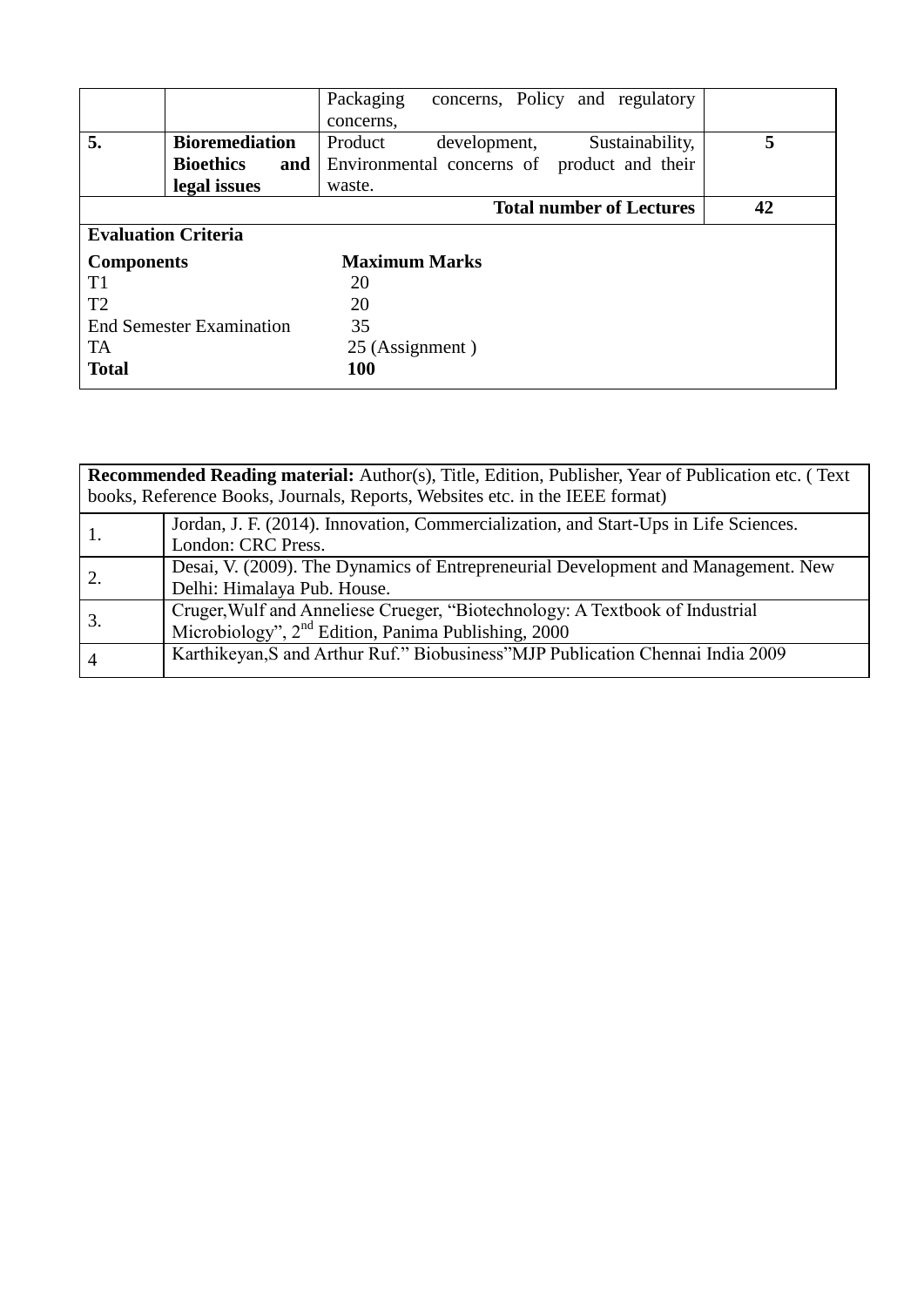| <b>Course Code</b>     |                                                                                                                                                                                                                                                                            | 17M12BT111                                                                                                                                | Semester Odd                                                                                                          |                                                                                                               | Semester MTech I Session 2019 -2020 |                |   |                                             |                         |
|------------------------|----------------------------------------------------------------------------------------------------------------------------------------------------------------------------------------------------------------------------------------------------------------------------|-------------------------------------------------------------------------------------------------------------------------------------------|-----------------------------------------------------------------------------------------------------------------------|---------------------------------------------------------------------------------------------------------------|-------------------------------------|----------------|---|---------------------------------------------|-------------------------|
|                        |                                                                                                                                                                                                                                                                            |                                                                                                                                           |                                                                                                                       | (specify Odd/Even)                                                                                            |                                     | Month from Jan |   |                                             |                         |
|                        | <b>Course Name</b><br><b>Biosensors</b>                                                                                                                                                                                                                                    |                                                                                                                                           |                                                                                                                       |                                                                                                               |                                     |                |   |                                             |                         |
| <b>Credits</b>         |                                                                                                                                                                                                                                                                            |                                                                                                                                           | 3                                                                                                                     |                                                                                                               | <b>Contact Hours</b>                |                |   | 3                                           |                         |
| <b>Faculty (Names)</b> |                                                                                                                                                                                                                                                                            | Coordinator(s)                                                                                                                            |                                                                                                                       | Prof. Sudha Srivastava                                                                                        |                                     |                |   |                                             |                         |
|                        |                                                                                                                                                                                                                                                                            | Teacher(s)<br>(Alphabetically)                                                                                                            |                                                                                                                       | Prof. Sudha Srivastava                                                                                        |                                     |                |   |                                             |                         |
| <b>COURSE OUTCOMES</b> |                                                                                                                                                                                                                                                                            |                                                                                                                                           |                                                                                                                       |                                                                                                               |                                     |                |   |                                             | <b>COGNITIVE LEVELS</b> |
| CO1                    |                                                                                                                                                                                                                                                                            | characterization techniques                                                                                                               |                                                                                                                       | Explain principle and working of biosensors and                                                               |                                     |                |   |                                             | Understand Level(C2)    |
| CO <sub>2</sub>        |                                                                                                                                                                                                                                                                            | biosensor performance                                                                                                                     |                                                                                                                       | Evaluate different methods of immobilization and their effect on                                              |                                     |                |   |                                             | Evaluate Level (C5)     |
| CO <sub>3</sub>        |                                                                                                                                                                                                                                                                            |                                                                                                                                           |                                                                                                                       | Analyze performance of a biosensor for disease diagnosis,<br>environmental pollution, pathogen quantification |                                     |                |   |                                             | Analyze Level (C4)      |
| CO <sub>4</sub>        |                                                                                                                                                                                                                                                                            | sensitivity and wide detection range                                                                                                      |                                                                                                                       | Design strategy for fabrication of a given biosensor with high                                                |                                     |                |   | Create Level (C6)                           |                         |
| <b>Module</b><br>No.   | Title of the<br><b>Module</b>                                                                                                                                                                                                                                              |                                                                                                                                           | <b>Topics in the Module</b>                                                                                           |                                                                                                               |                                     |                |   | No. of<br><b>Lectures</b> for<br>the module |                         |
| 1.                     |                                                                                                                                                                                                                                                                            | <b>Introduction:</b>                                                                                                                      | Sensors and biosensors, definitions, types of sensors,<br>markets, target analytes, glucose and other medical sensors |                                                                                                               |                                     |                | 2 |                                             |                         |
| 2.                     | <b>Biosensor</b><br><b>Advancements</b><br>and                                                                                                                                                                                                                             |                                                                                                                                           | First-, second-, third generation biosensors,<br>Nanotechnology and present day biosensors                            |                                                                                                               |                                     |                |   | 3                                           |                         |
|                        | nanotechnology                                                                                                                                                                                                                                                             |                                                                                                                                           |                                                                                                                       |                                                                                                               |                                     |                |   |                                             |                         |
| 3.                     |                                                                                                                                                                                                                                                                            | <b>Basic Design</b><br>Calibration, dynamic Range, signal to noise, sensitivity,<br><b>Considerations</b><br>selectivity, interference.   |                                                                                                                       |                                                                                                               |                                     |                |   | 3                                           |                         |
| 4.                     | Whole cell sensors, enzymes - sensing substrates or<br>The biological<br>inhibitors, antibodies (Mab, Fab). And other binding<br>component<br>proteins, oligonucleotides and aptamers.                                                                                     |                                                                                                                                           |                                                                                                                       |                                                                                                               |                                     | 3              |   |                                             |                         |
| 5.                     |                                                                                                                                                                                                                                                                            | 8<br><b>Types of</b><br>Optical biosensors, Electrochemical biosensors,<br>biosensors<br>Piezoelectric biosensor, Calorimetric biosensors |                                                                                                                       |                                                                                                               |                                     |                |   |                                             |                         |
| 6.                     | $\overline{4}$<br>Immobilization<br>Non-covalent immobilization - entrapment and multipoint<br>method<br>electrostatic attachment. Covalent attachment via thiol,<br>amino and hydroxyl groups. Affinity interactions -<br>avidin/biotin,, complementary oligonucleotides. |                                                                                                                                           |                                                                                                                       |                                                                                                               |                                     |                |   |                                             |                         |
| 7.                     | $8\,$<br><b>Techniques for</b><br>Absorbance, fluorescence, chemi/bioluminescence and<br>phosphorescence, Surface Plasmon Resonance (SPR),<br>sensing: Physical<br>and chemical<br>quartz crystal microbalance, cyclic voltammetry                                         |                                                                                                                                           |                                                                                                                       |                                                                                                               |                                     |                |   |                                             |                         |
| 8.                     | 3<br>Storage and operational stability. Polyols, polymers and low<br><b>Sensor</b><br>Mw compounds as stabilizing agents for drying and long<br>stabilization                                                                                                              |                                                                                                                                           |                                                                                                                       |                                                                                                               |                                     |                |   |                                             |                         |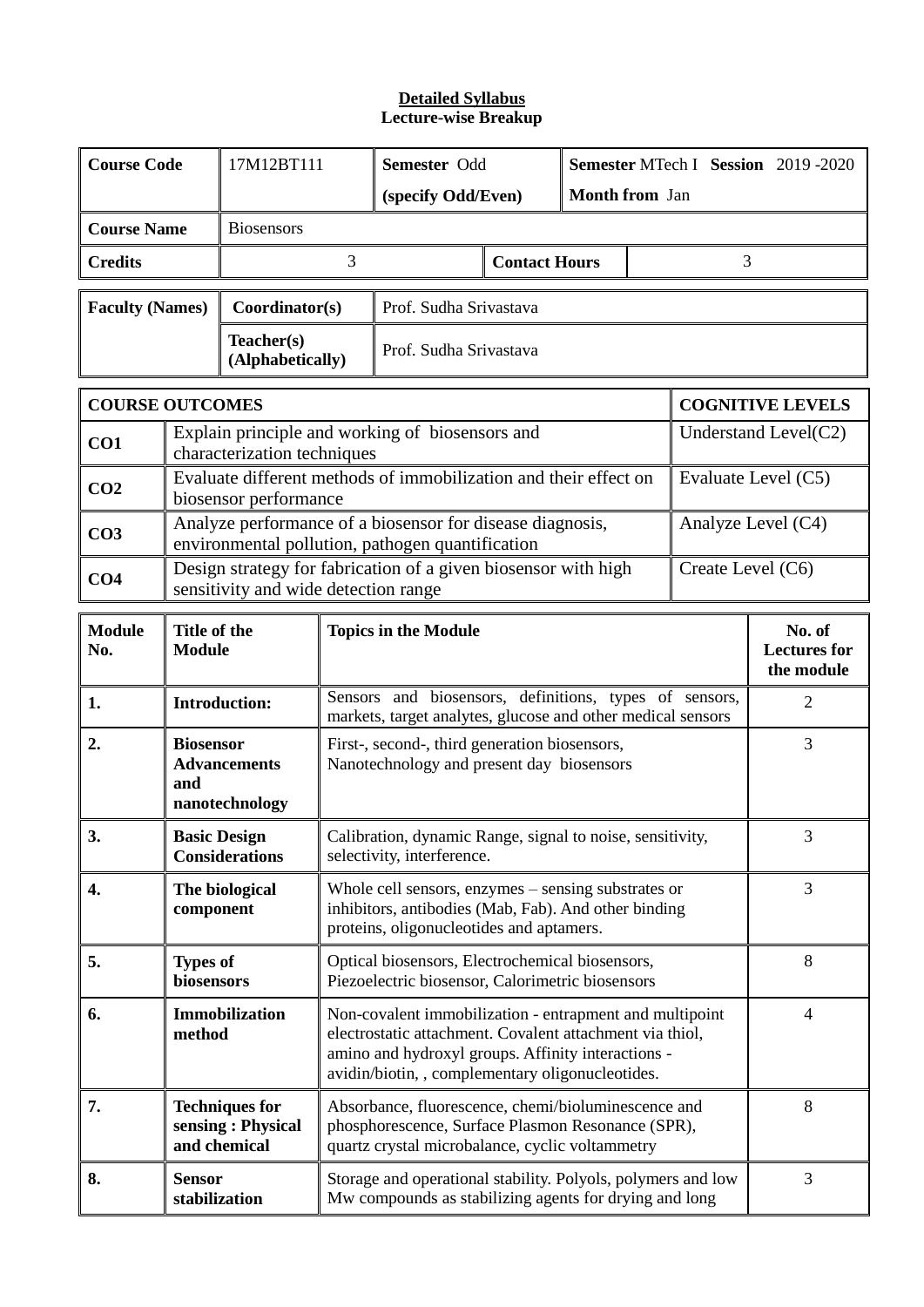|                                 |                                                                                                                                  | term storage. Stabilization mechanisms.                                                                                                                                                       |   |  |  |  |
|---------------------------------|----------------------------------------------------------------------------------------------------------------------------------|-----------------------------------------------------------------------------------------------------------------------------------------------------------------------------------------------|---|--|--|--|
| 9.                              | <b>Applications</b>                                                                                                              | Pharmaceutical, agricultural, food safety, biomedical<br>applications, food processing: state of the field, market<br>potential, unique design criteria and needs, current sensors<br>in use. | 8 |  |  |  |
|                                 | <b>Total number of Lectures</b>                                                                                                  |                                                                                                                                                                                               |   |  |  |  |
|                                 | <b>Evaluation Criteria</b>                                                                                                       |                                                                                                                                                                                               |   |  |  |  |
| <b>Components</b>               |                                                                                                                                  | <b>Maximum Marks</b>                                                                                                                                                                          |   |  |  |  |
| T1                              |                                                                                                                                  | 20                                                                                                                                                                                            |   |  |  |  |
| T <sub>2</sub>                  |                                                                                                                                  | 20                                                                                                                                                                                            |   |  |  |  |
| <b>End Semester Examination</b> |                                                                                                                                  | 35                                                                                                                                                                                            |   |  |  |  |
| TA                              |                                                                                                                                  | 25 (Class Test, Presentation)                                                                                                                                                                 |   |  |  |  |
| <b>Total</b>                    |                                                                                                                                  | <b>100</b>                                                                                                                                                                                    |   |  |  |  |
|                                 |                                                                                                                                  |                                                                                                                                                                                               |   |  |  |  |
|                                 |                                                                                                                                  | <b>Recommended Reading material:</b> Author(s), Title, Edition, Publisher, Year of Publication etc. (Text books,<br>Reference Books, Journals, Reports, Websites etc. in the IEEE format)     |   |  |  |  |
| 1.                              | Ligler, F.S. and Rowe Taitt, C.A. 2002. Optical Biosensors: Present & Future. Elsevier, The<br>Netherlands. ISBN: 0-444-50974-7. |                                                                                                                                                                                               |   |  |  |  |
| 2.                              |                                                                                                                                  | Yang, V.C. and T.T. Ngo. 2000. Biosensors and Their Applications. Kluwer<br>Academic/Plenum Publishers, New York, NY. ISBN: 0-306-46087-4.                                                    |   |  |  |  |

**3.** Recent research articles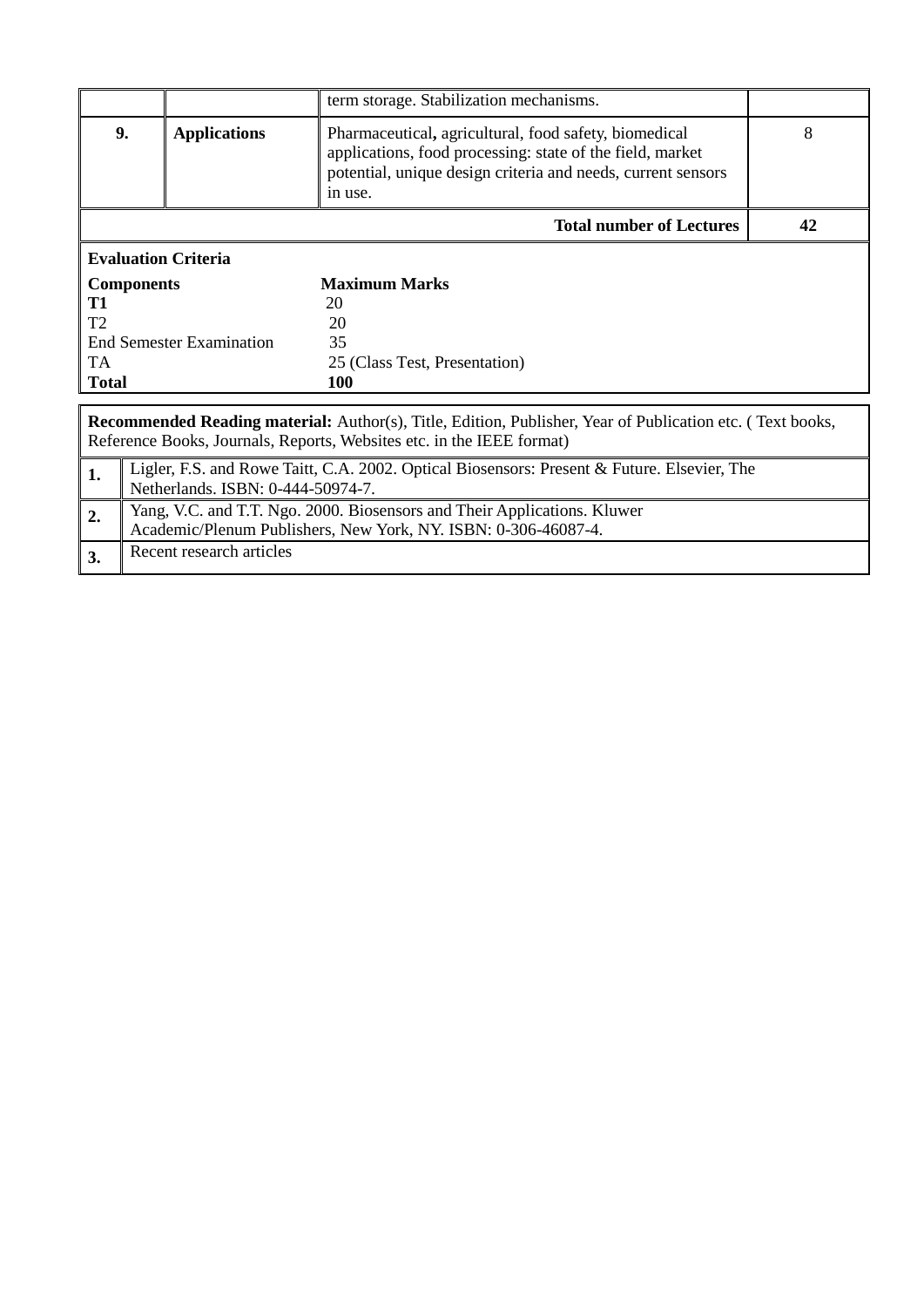|                        |  |                                                                                              |                                                                   | Lecture-wise dreakup                                                                                                                                                                 |                                                                                                                                                                                                           |                             |                         |                                                                                              |
|------------------------|--|----------------------------------------------------------------------------------------------|-------------------------------------------------------------------|--------------------------------------------------------------------------------------------------------------------------------------------------------------------------------------|-----------------------------------------------------------------------------------------------------------------------------------------------------------------------------------------------------------|-----------------------------|-------------------------|----------------------------------------------------------------------------------------------|
| <b>Course Code</b>     |  |                                                                                              | 17M12BT116                                                        | Semester Odd                                                                                                                                                                         |                                                                                                                                                                                                           | Semester II Session 2019-20 |                         |                                                                                              |
|                        |  |                                                                                              |                                                                   |                                                                                                                                                                                      |                                                                                                                                                                                                           |                             |                         | <b>Month from January to June</b>                                                            |
| <b>Course Name</b>     |  |                                                                                              | <b>Regulatory Affairs</b>                                         |                                                                                                                                                                                      |                                                                                                                                                                                                           |                             |                         |                                                                                              |
| <b>Credits</b>         |  |                                                                                              | 3                                                                 |                                                                                                                                                                                      | <b>Contact Hours</b>                                                                                                                                                                                      |                             |                         | 3                                                                                            |
| <b>Faculty (Names)</b> |  |                                                                                              | Coordinator(s)                                                    | Dr Shweta Dang                                                                                                                                                                       |                                                                                                                                                                                                           |                             |                         |                                                                                              |
|                        |  | Teacher(s)                                                                                   | (Alphabetically)                                                  | Dr Shweta Dang                                                                                                                                                                       |                                                                                                                                                                                                           |                             |                         |                                                                                              |
| <b>COURSE OUTCOMES</b> |  |                                                                                              |                                                                   |                                                                                                                                                                                      |                                                                                                                                                                                                           |                             |                         |                                                                                              |
| C120.1                 |  |                                                                                              |                                                                   | Explain regulatory markets and agencies; preclinical and clinical trials                                                                                                             |                                                                                                                                                                                                           |                             |                         |                                                                                              |
| C120.2                 |  |                                                                                              |                                                                   | Analyze the guidelines for approvals of new drugs/biologics                                                                                                                          |                                                                                                                                                                                                           |                             |                         |                                                                                              |
| C120.3                 |  |                                                                                              |                                                                   |                                                                                                                                                                                      |                                                                                                                                                                                                           |                             |                         | Compare innovator and generic pharmaceutical industry with Patent and Non patent exclusivity |
| C120.4                 |  |                                                                                              |                                                                   |                                                                                                                                                                                      |                                                                                                                                                                                                           |                             |                         | Interpret ICH guidelines applicable to drugs and biotechnology based therapeutic products.   |
| C120.5                 |  |                                                                                              |                                                                   | Assess regulatory approvals via related case studies                                                                                                                                 |                                                                                                                                                                                                           |                             |                         |                                                                                              |
|                        |  |                                                                                              |                                                                   |                                                                                                                                                                                      |                                                                                                                                                                                                           |                             |                         |                                                                                              |
| <b>Module No.</b>      |  |                                                                                              | <b>Title of the Module</b>                                        |                                                                                                                                                                                      | <b>Topics in the Module</b>                                                                                                                                                                               |                             |                         | No. of Lectures for the<br>module                                                            |
| 1.                     |  |                                                                                              | <b>Introduction To</b><br><b>Regulatory agencies</b>              |                                                                                                                                                                                      | CDSCO, India<br><b>USFDA, USA</b><br>EMEA, Europian Union<br>TGA, Australia                                                                                                                               |                             |                         | 2                                                                                            |
| 2.                     |  |                                                                                              | <b>Introduction To</b><br>Pharmacopoeias and<br><b>Monographs</b> |                                                                                                                                                                                      | Indian Pharmacopoeia<br>$(\text{IP})$<br>British Pharmacopoeia<br>(BP)<br><b>United Sates</b><br>Pharmacopoeia (USP)<br>International<br>Pharmacopoeia (Int. Ph.)<br>European Pharmacopoeia<br>(Eur. Ph.) |                             |                         | $\overline{2}$                                                                               |
| 3.                     |  | Safety and efficacy of<br>drugs/biologics,<br>preclinical studies,<br><b>Clinical phases</b> |                                                                   | Case studies of safety<br>issues in history,<br>Preclinical requirements,<br>acute and chronic<br>toxicity, dose<br>determination, NOAEL,<br>phases of clinical trials<br>(I,II III) |                                                                                                                                                                                                           |                             | 4                       |                                                                                              |
| 4.                     |  | <b>Approval pathways for</b><br>Drugs/biologic/<br>biopharmaceuticals in<br><b>USFDA</b>     |                                                                   | FDA,CDER, CBER,<br>IND, NDA, BLA, recalls,<br>Phase IV, filing<br>procedures                                                                                                         |                                                                                                                                                                                                           |                             | $\overline{7}$          |                                                                                              |
| 5.                     |  | Approval pathways for<br>Drugs/biologic/                                                     |                                                                   | EMEA, market<br>authorization application.                                                                                                                                           |                                                                                                                                                                                                           |                             | $\overline{\mathbf{4}}$ |                                                                                              |

Centralized,

Decentralized, National, Mutual recognition

**biopharmaceuticals in** 

**europe**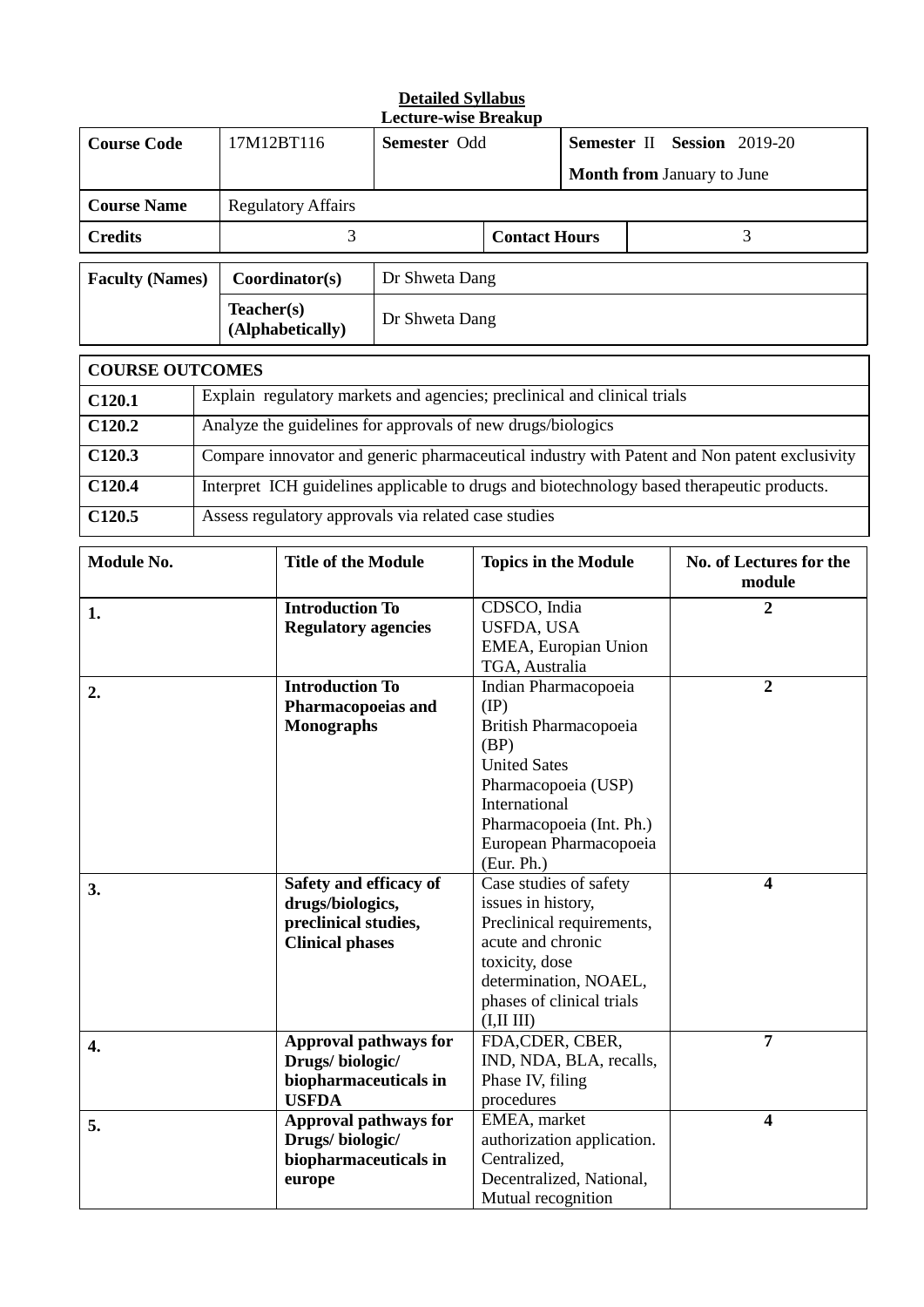|                                 |                                        | procedure. CTD, eCTD,           |                         |
|---------------------------------|----------------------------------------|---------------------------------|-------------------------|
|                                 |                                        | Nees Submissions, ICH           |                         |
|                                 |                                        | M <sub>4</sub>                  |                         |
| 6.                              | Approval pathways for                  | <b>Central Drug Standard</b>    | $\overline{\mathbf{3}}$ |
|                                 | Drugs/<br>biologic/                    | Control Organization,           |                         |
|                                 | biopharmaceuticals<br>in               | INDIA, Pharmaceutical           |                         |
|                                 | <b>India and Japan</b>                 | and Medical Devices             |                         |
|                                 |                                        | Agency of Japan                 |                         |
| 7.                              | <b>Generics</b><br>and                 | Hatch Wax man Act (Para         | 6                       |
|                                 | <b>Biosimilars</b>                     | I, II, III and IV filings),     |                         |
|                                 |                                        | <b>BPCI</b> act USA, CDSCO      |                         |
|                                 |                                        | guildines, EMEA                 |                         |
|                                 |                                        | guidelines, Status of           |                         |
|                                 |                                        | guidelines                      |                         |
| 8.                              | <b>Non Patent Exclusivities</b>        | Orphan Drug law, Market         | 5                       |
|                                 |                                        | exclusivity,<br>Pediatrics      |                         |
|                                 |                                        | exclusivity, First to file      |                         |
|                                 |                                        | exclusivity                     |                         |
| 9.                              | <b>Guidelines</b><br><b>ICH</b><br>for | Overview of ICH                 | 5                       |
|                                 | <b>Biologics</b><br>Good<br>and        | guidelines, ICH QSEM,           |                         |
|                                 | <b>Clinical Practices</b>              | ICH Q5, Q6,. ICH E6,            |                         |
|                                 |                                        | ICH Q8,9,10                     |                         |
| 11.                             | <b>Case Studies</b>                    | <b>Relevant Case studies</b>    | $\overline{\mathbf{4}}$ |
|                                 |                                        | <b>Total number of Lectures</b> | 42                      |
| <b>Evaluation Criteria</b>      |                                        |                                 |                         |
| <b>Components</b>               | <b>Maximum Marks</b>                   |                                 |                         |
| T1                              | 20                                     |                                 |                         |
| T2                              | 20                                     |                                 |                         |
| <b>End Semester Examination</b> | 35                                     |                                 |                         |
| <b>TA</b>                       | 25 (Class Test, Assignment I and II)   |                                 |                         |

**Total 100**

|    | FDA Regulatroy Affairs, David Mantos, Taylor and Francis; 2014 (3 <sup>rd</sup> edition)                                                                                                                                                           |
|----|----------------------------------------------------------------------------------------------------------------------------------------------------------------------------------------------------------------------------------------------------|
|    | Biosimilars Regulatory, Clinical, and Biopharmaceutical Development                                                                                                                                                                                |
|    | Editors: Gutka, Hiten J., Yang, Harry, Kakar, Shefali, Springer 2018                                                                                                                                                                               |
| 3. | The common technical document (CTD), Internet: http://www.ich.org/                                                                                                                                                                                 |
|    | ICH Guideline: The Common Technical Document for the Registration of Pharmaceuticals for<br>Human Use: Quality - M4Q; Quality Overall Summary of Module 2, Module 3: Quality, Internet:<br>http://www.ich.org/MediaServer.jser?@_ID=556&@_MODE=GLB |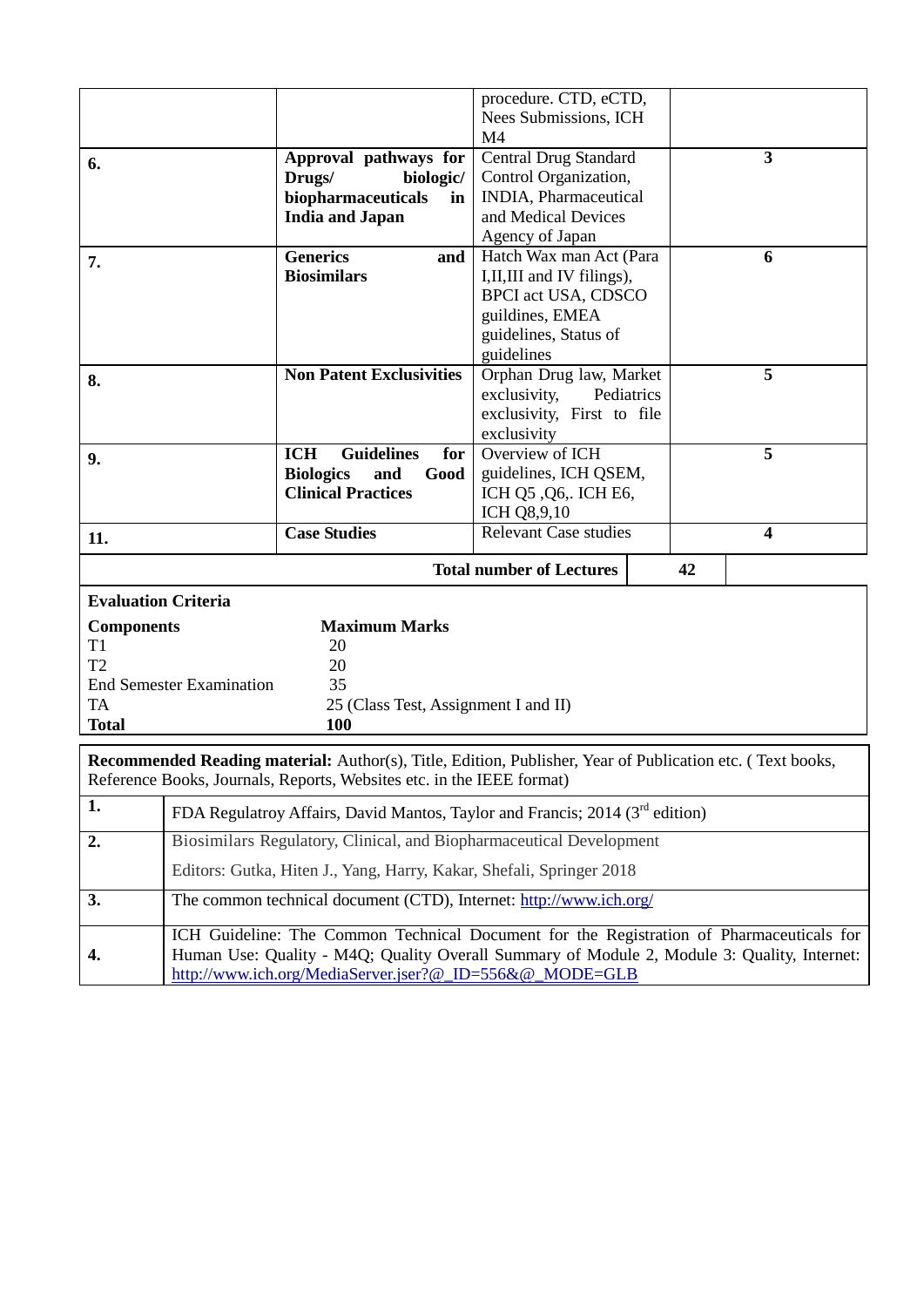| <b>Detailed Syllabus</b><br><b>Lecture-wise Breakup</b> |                                                                                                                                                                                                                                                          |                                |                                                                                                                             |                                                                                                                                                                                                                                                                                                                                                                      |                                                                      |  |                         |                          |                                             |
|---------------------------------------------------------|----------------------------------------------------------------------------------------------------------------------------------------------------------------------------------------------------------------------------------------------------------|--------------------------------|-----------------------------------------------------------------------------------------------------------------------------|----------------------------------------------------------------------------------------------------------------------------------------------------------------------------------------------------------------------------------------------------------------------------------------------------------------------------------------------------------------------|----------------------------------------------------------------------|--|-------------------------|--------------------------|---------------------------------------------|
| <b>Course Code</b>                                      |                                                                                                                                                                                                                                                          | 17M12BT115                     | <b>Semester</b><br>Odd                                                                                                      |                                                                                                                                                                                                                                                                                                                                                                      | <b>Semester</b> VII (Integrated) / Ph.D.<br><b>Session</b> 2019-2020 |  |                         |                          |                                             |
|                                                         |                                                                                                                                                                                                                                                          |                                |                                                                                                                             |                                                                                                                                                                                                                                                                                                                                                                      |                                                                      |  |                         | Month from July-December |                                             |
| <b>Course Name</b>                                      |                                                                                                                                                                                                                                                          |                                |                                                                                                                             | <b>Environmental Biotechnology</b>                                                                                                                                                                                                                                                                                                                                   |                                                                      |  |                         |                          |                                             |
| <b>Credits</b>                                          |                                                                                                                                                                                                                                                          |                                | 3                                                                                                                           |                                                                                                                                                                                                                                                                                                                                                                      | <b>Contact Hours</b>                                                 |  |                         | 3                        |                                             |
| <b>Faculty (Names)</b>                                  |                                                                                                                                                                                                                                                          | Coordinator(s)                 |                                                                                                                             | Dr. Susinjan Bhattacharya                                                                                                                                                                                                                                                                                                                                            |                                                                      |  |                         |                          |                                             |
|                                                         |                                                                                                                                                                                                                                                          | Teacher(s)<br>(Alphabetically) |                                                                                                                             | Dr. Susinjan Bhattacharya                                                                                                                                                                                                                                                                                                                                            |                                                                      |  |                         |                          |                                             |
| <b>COURSE OUTCOMES</b>                                  |                                                                                                                                                                                                                                                          |                                |                                                                                                                             |                                                                                                                                                                                                                                                                                                                                                                      |                                                                      |  |                         |                          | <b>COGNITIVE LEVELS</b>                     |
| C113.1                                                  |                                                                                                                                                                                                                                                          | microbial communities          |                                                                                                                             | Interpret conventional and modern methods to understand dynamics of                                                                                                                                                                                                                                                                                                  |                                                                      |  |                         | Level)                   | Level II (Understanding                     |
| C <sub>113.2</sub>                                      | agriculture                                                                                                                                                                                                                                              |                                |                                                                                                                             | Apply and analyze environmental issues associated with industry and                                                                                                                                                                                                                                                                                                  |                                                                      |  |                         |                          | Level III (Applying Level)                  |
| C113.3                                                  |                                                                                                                                                                                                                                                          | environmental management       |                                                                                                                             | Prioritize, and recommend environmentally safe practices for sustainable                                                                                                                                                                                                                                                                                             |                                                                      |  |                         |                          | Level V (Evaluating Level)                  |
| C113.4                                                  |                                                                                                                                                                                                                                                          |                                | Compare environmental laws, regulations, enviornmental impact<br>assessment for project implementation and report<br>Level) |                                                                                                                                                                                                                                                                                                                                                                      |                                                                      |  | Level II (Understanding |                          |                                             |
| Module<br>No.                                           | Title of the<br><b>Module</b>                                                                                                                                                                                                                            |                                |                                                                                                                             | <b>Topics in the Module</b>                                                                                                                                                                                                                                                                                                                                          |                                                                      |  |                         |                          | No. of<br><b>Lectures for</b><br>the module |
|                                                         | Significance of<br>Global<br>environmental<br>problems and<br>solutions from<br>Biotechnology                                                                                                                                                            |                                |                                                                                                                             | Global environmental issues and remedies from genetic<br>manipulation of plants & microbes, Global warming,<br>Green house gases and carbon sequestering                                                                                                                                                                                                             |                                                                      |  |                         |                          | 3                                           |
|                                                         | Pollution of<br>natural resources,<br>causes &<br>concerns                                                                                                                                                                                               |                                |                                                                                                                             | Water pollution, land pollution, sources of pollution,<br>risks of bioaccumulation, implications on biotic life &<br>human health Biodegradable and non - biodegradable<br>matter, toxicity testing, Biosensors, Bioindicators of<br>pollution                                                                                                                       |                                                                      |  |                         |                          | 5                                           |
|                                                         | Land degradation<br>Land restoration and soil health, Engineering stress<br>tolerant & herbicide & disease/pest resistant crops,<br>&<br>Biotechnologies<br>Biotechnology of nitrogen fixation, Composting,<br>for land<br>Biofertilizers<br>restoration |                                |                                                                                                                             |                                                                                                                                                                                                                                                                                                                                                                      |                                                                      |  |                         |                          | 5                                           |
| Bioremediation &<br>Phytoremediation                    |                                                                                                                                                                                                                                                          |                                |                                                                                                                             | Bioremediation & Microbes, Degrees of biodegradation,<br>Factors needed for biodegradation and adaptation,<br>types of bioremediation (in situ / ex situ), GMOs<br>superbugs, Biosorption, Biostimulation,<br>Bioaggumentation, , Oil spills - degradation of<br>xenobiotics application of bioremediation in various<br>environments/ecosystems; Effluent and water |                                                                      |  |                         |                          | $\boldsymbol{4}$                            |

treatment; Phytoremediation and its applications